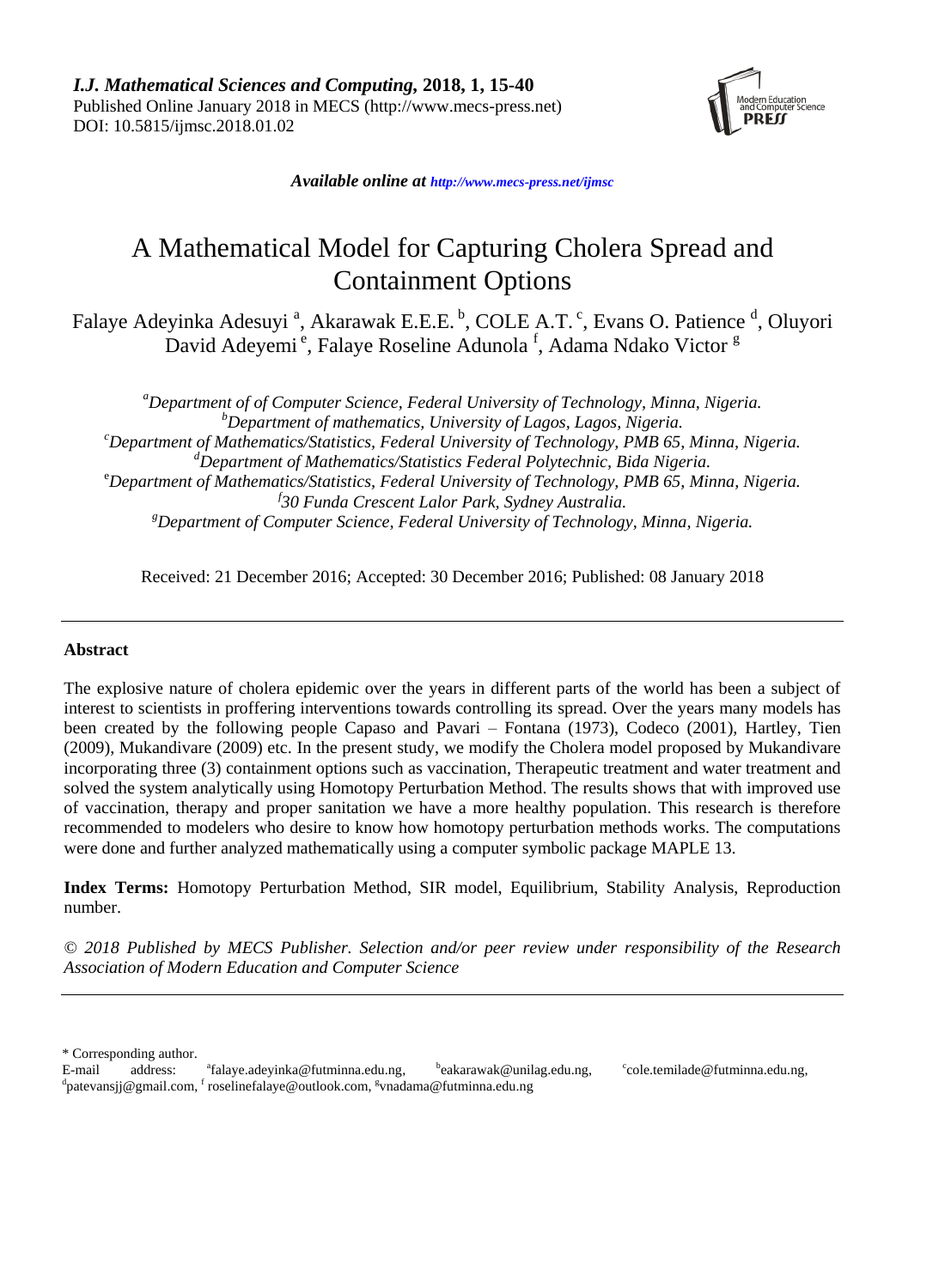## **1. Introduction**

Cholera is a severe intestinal infection caused by the ingesting contaminated food substances and water with v. cholerae bacterium. From the 200 Vibrio Choleraesero groups, only vibrio cholera 01 and 0139 that as the primary cause of the cholera disease and having survived the gastric acid barrier of the stomach, it penetrates the mucus lining of the intestinal epithelial. It then colonise the small intestine to produce enterotoxin which results to watery diarrhoea and if left untreated, results to death in few hours. Recently, the infection dose was estimated to be 102 - 103 cells. Cholera is seen in its severe form, by the onset of serious watery diarrhoea which leading to severe dehydration and possible death. This etiological agent can remain in faeces without losing its infectious ability up to 7-14 days before shedding back to the environment.

Several mathematical models of cholera transmission dynamics have been formulated, studied and reported including Akinwande, N. I., Abubakar, S. (2013) Akinwande, N.I. (2006), Jiya, M. (2010), Ochoche Jeffrey M. A (2013), Benyah, F (2007). P.T. Tian, S. Liao, J. Wang (2010), WHO Weekly Epidemiological Reports from 2000 – 2013, Yibeltal Negussie Bayleyegn (2009), R.T. Ashleigh, J. Tien, M. Eisenberg, J.D. David, M.Junling, N.F. David (2011) ,Jin Wang and Chairat Modnak (2011). Notably among these is Capaso and Pavari – Fontana (1973) who pains takingly observed the spread of cholera epidemics in the Mediterranean using a deterministic model. In 2001, Code $\infty$  proposed a cholera model which explicitly accounts for the environmental factor i.e. the *v.cholerae* concentration in the water supply denoted by B, into a regular SIR system.

Hartley, Morris *et al,* in extension of Codeco's work proposed general model which took into consideration the different infective states of *v.cholerae,* consisting of five (5) equations describing the relationships between the susceptible, infectious and removed classes, the dynamics of the hyper infective state and lower infective states of the population of vibrio cholera assuming the total population *N*, is constant. In 2009, Joh, Wang et al, proposed a modification to the existing cholera model considering the density of the pathogen for the infected class in the population taking his bearing from the relationship between the humans, environment and the population of the vibrios in water reservoir. Mukandavire  $(2009)$ , in furtherance of the Code $\infty$  Cholera model proposed a model to study the cholera outbreak which occurred in Zimbabwe in 2008/2009 incorporating the human – to human into the model, by which the basic reproduction number (*Ro*) was derived, and this work was insightful enough to providing containment options measures on controlling cholera outbreak globally.

The aim of this paper is to solve Cholera epidemiological model using Homotopy Perturbation Method that will help us to project forward in our quest to salvage the lives of people within the population under consideration. The objective of this study is: To study the mathematical equation for the spread of disease in a single host species, To solve the model equation analytically using Homotopy perturbation method, To apply the .ghmodel equation to solving the equilibrium and the stability point, To examine the proportion of the susceptible, Infected, Recovered and the over a period of time with and without the use of the three (3) containment options, To determine the Reproduction Number which will help us estimate the rate of spread with time.

The work employes the use of Homotopy perturbation Method to solve Mukandivare's Cholera Model incorporating three containment options viz: Vaccination, Therapeutic Treatment and Water Sanitation.The Homotopy Perturbation Method is an analytical method for solving linear /nonlinear differential equations. This series expansion method uses power series which transforms every non-linearities to series of linear equations. It uses the idea of the homotopy from topology to create a convergent series solution using a homotopy-Maclaurin series transform the nonlinearities in the system of differential equation. When two (2) continuous functions moves from one topological space to another and one deforms into another it is said to be homotopic.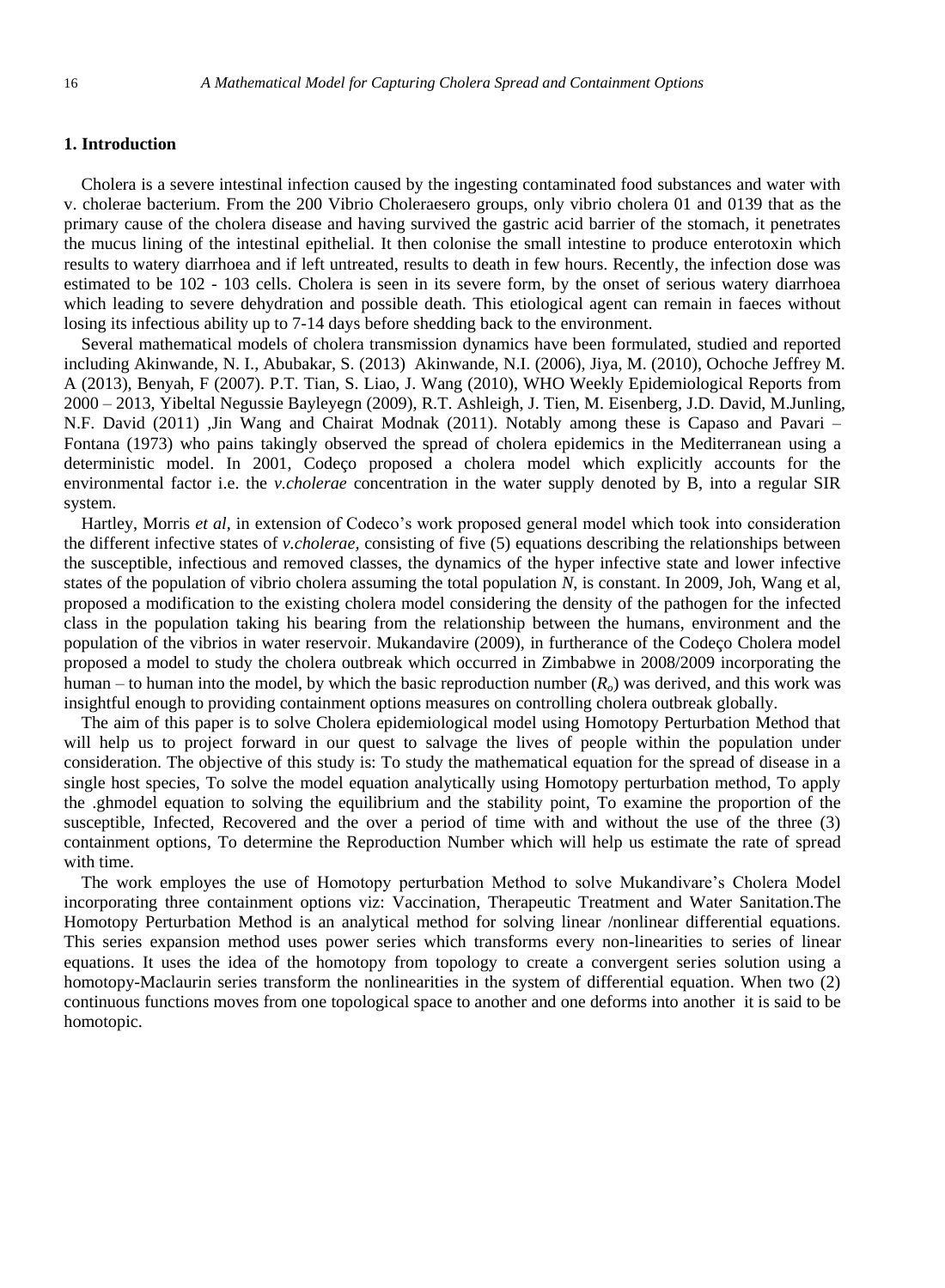## **2. Model Variables and Parameters**

Table 1. Showing the Model Variable

The variables and parameters of the *Mukandivare's* model are defined below:

 $S(t)$  = Number of susceptible individuals at time t *I(t)=* Number of infected individuals at time t  $B(t)$  = Concentration of v.cholerae in water at time t  $R(t)$  = Recovered individual at time t  $H =$ Initial human population

Table 2. Showing the Model Parameters

- $\rho$  = Human Birth rate/Recruitment rate
- $\psi$  = Human death rate

 $\sigma$  = Rate at which people recover from cholera

*= Natural death rate of V.Cholerae*

 $\kappa$  = Concentration of Vibrio Cholerae in food and water that yield 50% chance of catching cholera disease.

- $\epsilon$  = The rate of shedding of V.Cholerae by humans through untreated wastes
- $\alpha$  = Rate of injesting V.Cholerae from contaminated sources
- $\beta$  = Rate of contacting V.cholerae human contact
- $\delta$  = Death rate due to the disease

 $\lambda = \frac{B}{K+B}$  = The incidence which determines the rate of new infection or the chance of catching cholera as a result of contact with contaminated food and water. The total population is given as  $H = S + I + R$ 

## *2.1. Model Formulation*

$$
\frac{dS}{dt} = \rho H - \alpha \frac{B}{K + B} S - \beta SI - \psi S \tag{1}
$$

$$
\frac{dI}{dt} = \alpha \frac{B}{K+B} S + \beta SI - (\sigma + \delta + \psi)I
$$
\n(2)

$$
\frac{dB}{dt} = \varepsilon I - \phi B \tag{3}
$$

$$
\frac{dR}{dt} = \sigma I - \psi R \tag{4}
$$

*2.2. Model Modification*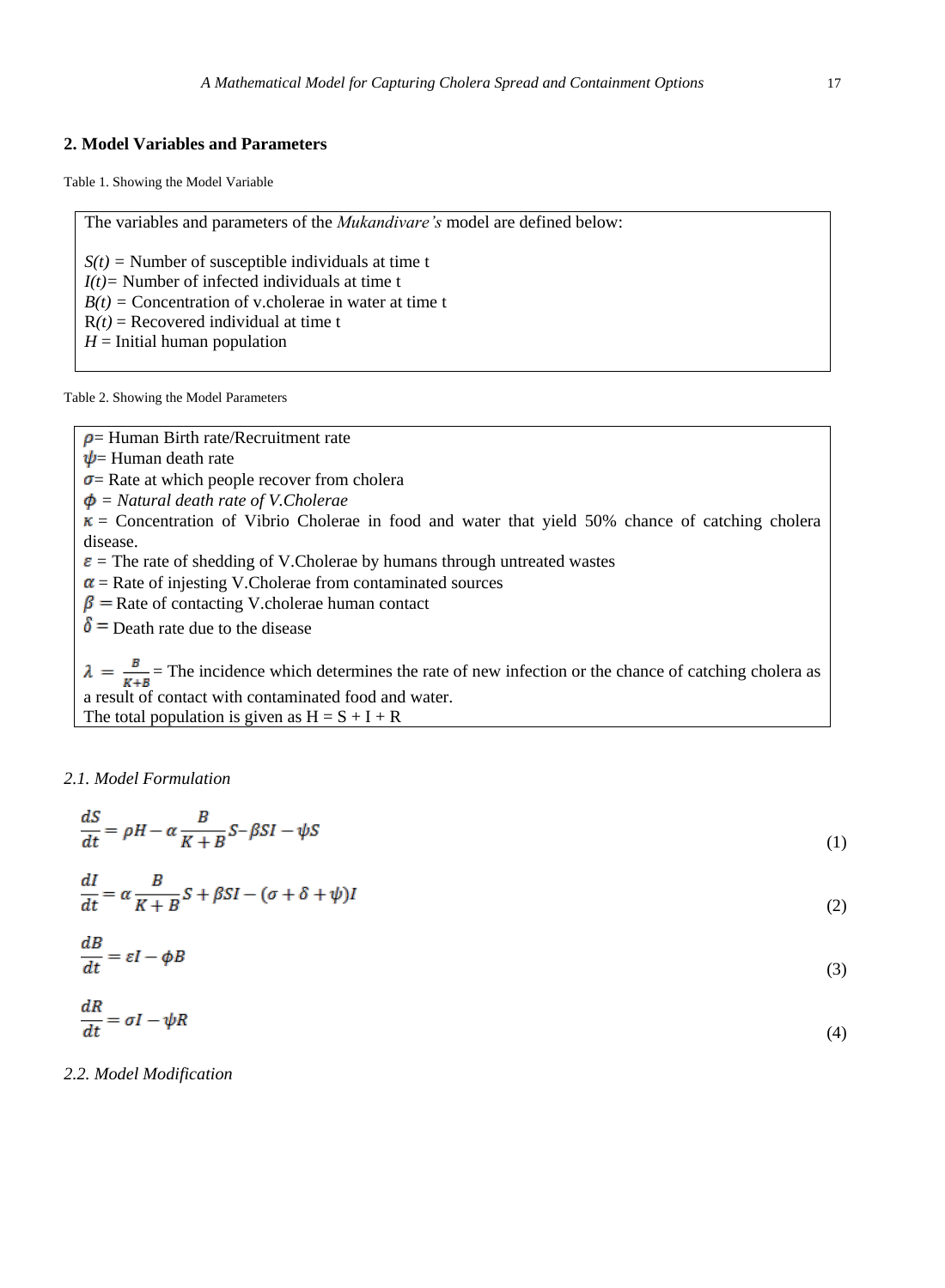We modify the Mukandivare's Cholera Model by adding the following containment options:

- 1. Vaccination of the susceptible individuals
- 2. Therapeutic Treatment (use of Oral rehydration therapy, Antibodies, electrolyte e.t.c.)
- 3. Water Sanitation/Purification

From which we came up with the following assumptions which help further inclusions of these strategies into the Codeco Model.

- (a) Introducing vaccination to the susceptible at the rate of  $q$  so that  $q(t)$ S individual per time are removed from the susceptible class to the recovered class.
- (b) Applying therapeutic treatment to the infected at the rate of  $u$ , so that  $u(t)I$  individual per time are removed from the infected class and added to the recovered class.
- (c) Water sanitation leading to the death of vibrios (V.Cholerae) at the rate of *z*.

Assuming a closed population where H =1, and  $\lambda = \frac{B}{R+B}$ , for a given period of time. We have,

The methodology employed in this work is using Homotopy perturbation Method to solve Mukandivare's Cholera Model incorporating three containment options viz: Vaccination, Therapeutic Treatment and Water Sanitation.

The Homotopy Perturbation Method is an analytical method for solving linear /nonlinear differential equations. This series expansion method uses power series which transforms every nonlinearities to series of linear equations. It uses the idea of the homotopy from topology to create a convergent series solution using a homotopy-Maclaurin series transform the nonlinearities in the system of differential equation. When two (2) continuous functions moves from one topological space to another and one deforms into another it is said to be homotopic.

# **3. Model Variables and Parameters**

The variables and parameters of the *Mukandivare's* model are defined below:

 $S(t)$  = Number of susceptible individuals at time t

*I(t)=* Number of infected individuals at time t

 $B(t)$  = Concentration of v.cholerae in water at time t

 $R(t)$  = Recovered individual at time t

 $H =$ Initial human population

 $\rho$  = Human Birth rate/Recruitment rate

 $\Psi$  = Human death rate

 $\sigma$  = Rate at which people recover from cholera

*= Natural death rate of V.Cholerae*

 $K =$  Concentration of Vibrio Cholerae in food and water that yield 50% chance of catching cholera disease.

 $\epsilon$  = The rate of shedding of V.Cholerae by humans through untreated wastes

 $\alpha$  = Rate of injesting V.Cholerae from contaminated sources

 $\beta$  = Rate of contacting V.cholerae human contact

 $\delta$  = Death rate due to the disease

 $\lambda = \frac{B}{K+B}$  The incidence which determines the rate of new infection or the chance of catching cholera as a result of contact with contaminated food and water.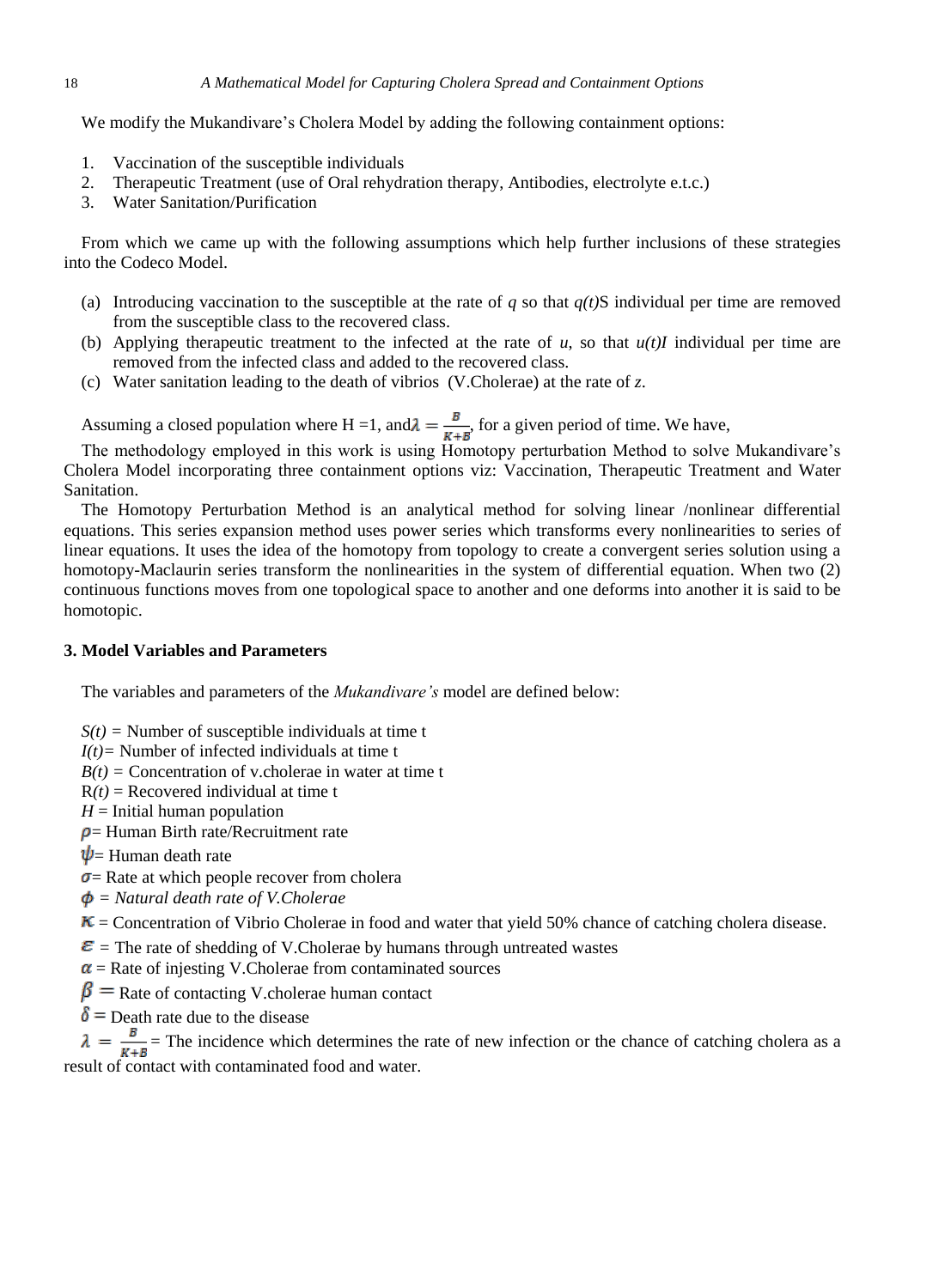The total population is given as  $H = S + I + R$ 

*3.1. Model Formulation*

 $\overline{a}$ 

 $\ddot{\phantom{a}}$ 

 $dI$ 

 $\overline{a}$ 

$$
\frac{dS}{dt} = \rho H - \alpha \frac{B}{K + B} S - \beta SI - \psi S \tag{5}
$$

$$
\frac{dI}{dt} = \alpha \frac{B}{K+B} S + \beta SI - (\sigma + \delta + \psi)I
$$
\n(6)

$$
\frac{dB}{dt} = \varepsilon I - \phi B \tag{7}
$$

$$
\frac{dR}{dt} = \sigma I - \psi R \tag{8}
$$

#### *3.2. Model Modification*

We modify the Mukandivare's Cholera Model by adding the following containment options:

- 1. Vaccination of the susceptible individuals
- 2. Therapeutic Treatment (use of Oral rehydration therapy, Antibodies, electrolyte e.t.c.)
- 3. Water Sanitation/Purification

From which we came up with the following assumptions which help further inclusions of these strategies into the Codeco Model.

- (a) Introducing vaccination to the susceptible at the rate of q so that  $q(t)$ S individual per time are removed from the susceptible class to the recovered class.
- (b) Applying therapeutic treatment to the infected at the rate of  $u$ , so that  $u(t)I$  individual per time are removed from the infected class and added to the recovered class.
- (c) Water sanitation leading to the death of vibrios (V.Cholerae) at the rate of *z*.

Assuming a closed population where H =1, and  $\lambda = \frac{B}{R+B}$ , for a given period of time. We have,

$$
\frac{dS}{dt} = \rho - \alpha \lambda S - \beta SI - \psi S - q(t)S\tag{9}
$$

$$
\frac{du}{dt} = \alpha \lambda S + \beta SI - (\sigma + \delta + \psi)I - u(t)I
$$
\n(10)

$$
\frac{dB}{dt} = \varepsilon I - \phi B - zB \tag{11}
$$

$$
\frac{dR}{dt} = \sigma I - \psi R + uI + qS
$$

With the initial conditions  $S(0)=0$ ,  $I(0)=0$ ,  $B(0)=0$  and  $R(0)=0$ . Let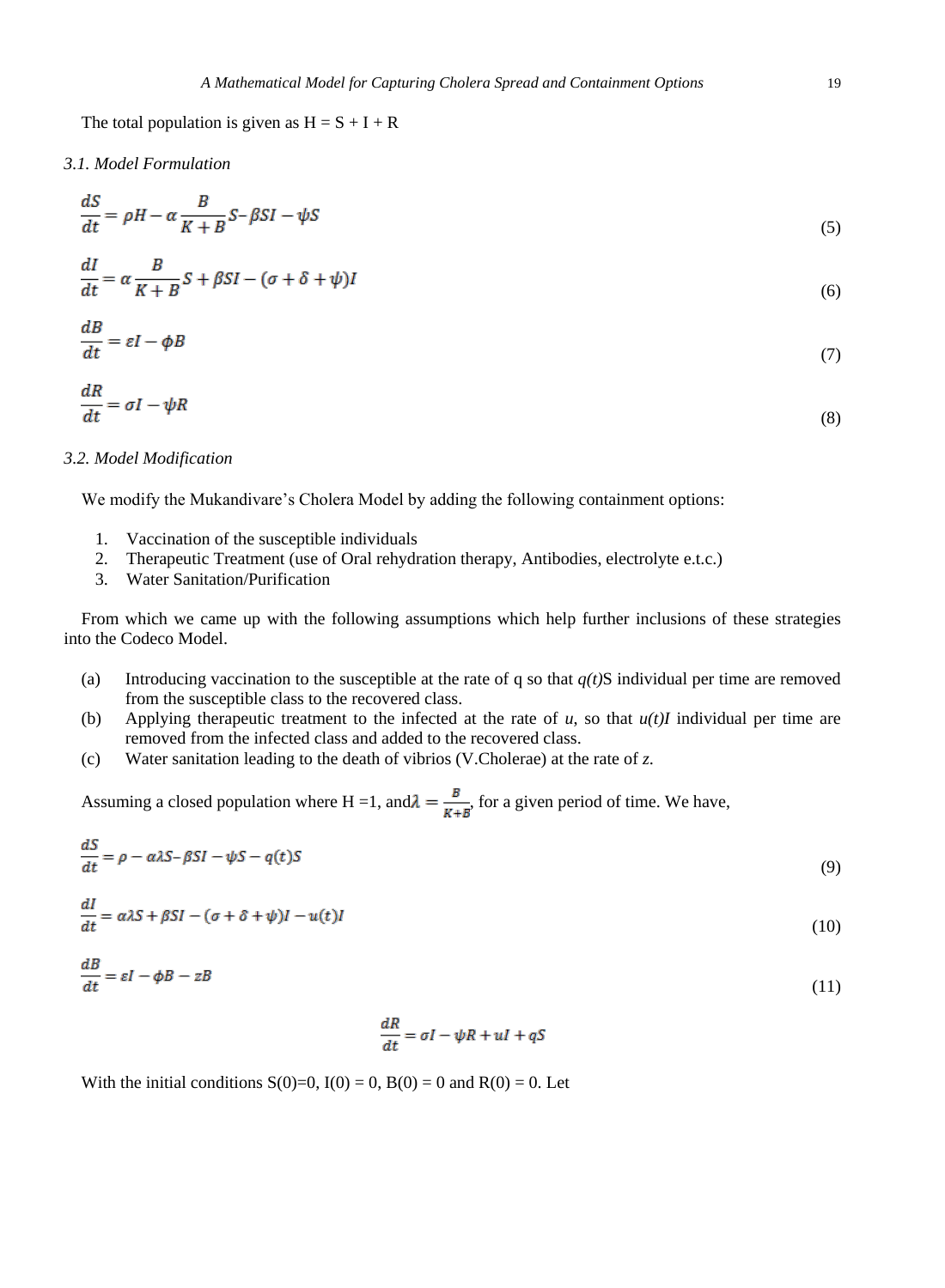$$
S = x_0 + px_1 + p^2 x_2 + \dots \quad \dots \dots \tag{12}
$$

$$
I = y_0 + py_1 + p^2 y_2 + \dots \tag{13}
$$

$$
R = z_0 + pz_1 + p^2 z_2 + \dots \quad \dots \dots \tag{14}
$$

$$
B = q_0 + pq_1 + p^2 q_2 + \dots \quad \dots \dots \tag{15}
$$

Applying Homotopy perturbation to (a) we have

$$
S = x_0 + px_1 + p^2 x_2 + p^3 x_3 + \dots \dots \dots \dots \tag{16}
$$

*So that,*

$$
S' = \frac{dS}{dt} x_0' + px_1' + p^2 x_2' + p^3 x_3' + \dots
$$
 (17)

*Applying Homotopy perturbation to (a) and multiplying each contributory rate with p*

$$
\frac{dS}{dt} - p\frac{dS}{dt} - p[\rho + \beta SI + (\alpha \lambda + \psi + q)S] = 0 \dots \dots \dots \tag{18}
$$

$$
(1-p)\frac{ds}{dt} + p\left[\frac{ds}{dt} - \rho + \beta SI + (\alpha \lambda + \psi + q)S\right] = 0 \dots \dots \dots \tag{19}
$$

*Substituting S and*  $\frac{dS}{dt}$  *below* 

$$
(1-p)(x_0^p + px_1^p + p^2x_2^p + ...) + p[(x_0^p + px_1^p + p^2x_2^p + ...) - p + \beta(x_0 + px_1 + p^2x_2 + ...)(y_0 + py_1 + p^2y_2 + ...)
$$
  
+ 
$$
(\alpha\lambda + \psi + q)(x_0 + px_1 + p^2x_2 + ...) - \psi] = 0
$$
........(20)

$$
x_0^{\bullet} + px_1^{\bullet} + p^2x_2^{\bullet} - px_0^{\bullet} - p^2x_1^{\bullet} - p^3x_2^{\bullet} + px_0^{\bullet} + p^2x_1^{\bullet} + p^3x_2^{\bullet} + p\beta (x_0y_0 + px_0y_1 + p^2x_0y_2 +
$$

 $px_1y_0+p^2x_1y_1+p^3x_1y_2+p^2x_2y_0+p^3x_2y_1+p^4x_2y_2+....$   $( \alpha \lambda + \psi + q)(p x_0 + p^2 x_1 + p^3 x_2 + ...) - p\psi = 0$ 

$$
= x_0 \stackrel{\text{w}}{+} + p x_1 \stackrel{\text{w}}{+} + p^2 x_2 \stackrel{\text{w}}{+} + \beta p x_0 y_0 + \beta p^2 x_0 y_1 + \beta p^3 x_0 y_2 + \beta p^2 x_1 y_0 + \beta p^3 x_1 y_1 + \beta p^4 x_1 y_2 + \beta p^3 x_2 y_0 + \beta p^4 x_2 y_1
$$
  
+ 
$$
\beta p^5 x_2 y_2 + (\alpha \lambda + \psi + q) (p x_0 + p^2 x_1 + p^3 x_2)^{-} p \psi = 0 \dots \dots \dots \tag{21}
$$

Collecting the coefficient powers of p we have

$$
P^0: \quad \int x_0 = 0 = x(0) = S_0 \dots \dots \dots \tag{22}
$$

$$
P': \t x_1 \xrightarrow{\mu} \beta x_0 y_0 + (\alpha \lambda + \psi + q) x_0 - \rho = 0 \t (23)
$$

$$
x_1 = (\rho - \beta x_0 y_0 - (\alpha \lambda + \psi + q) x_0)
$$

Integrating both sides we have with respect to t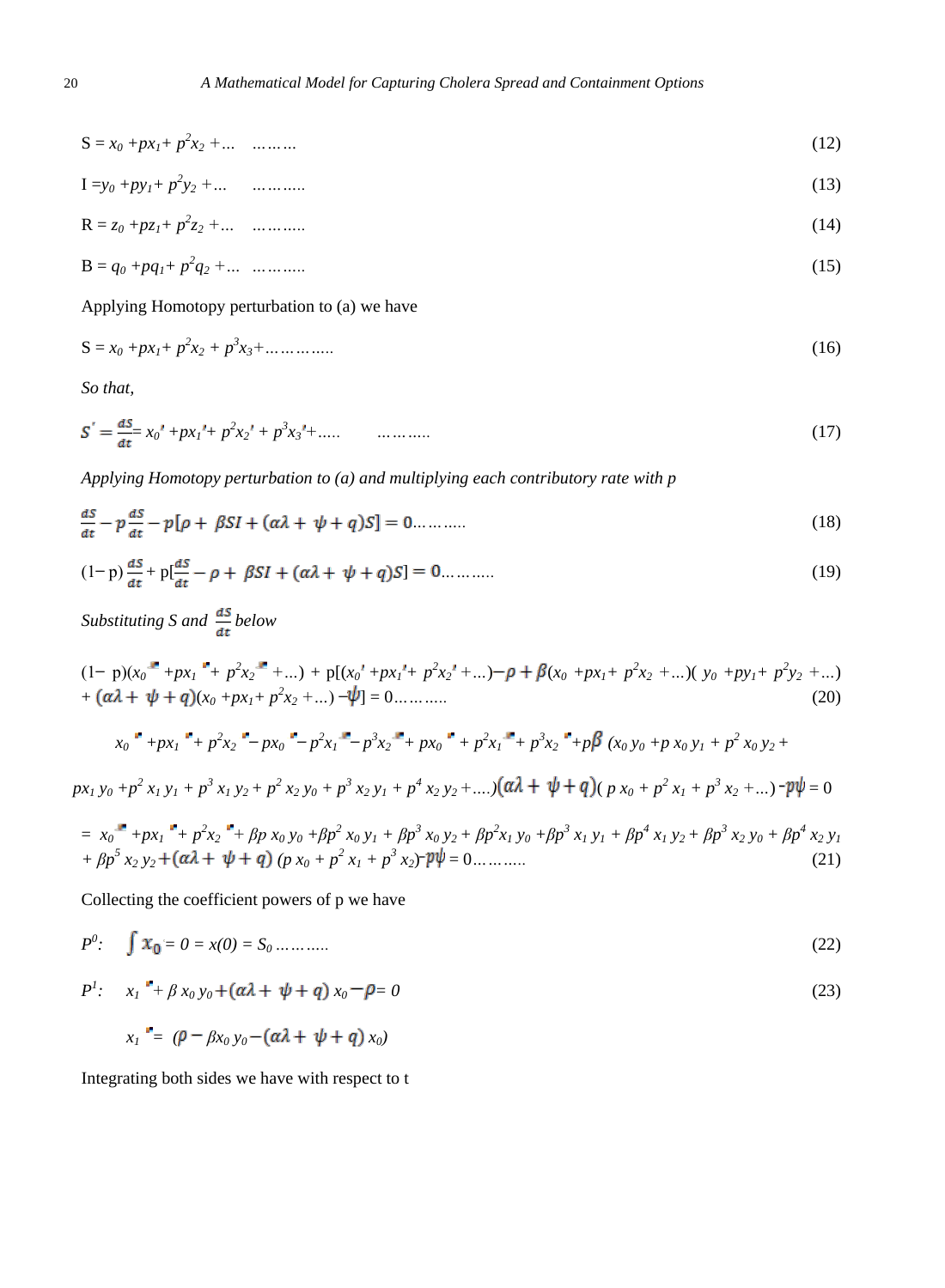$$
x_{I} = (\rho - \beta S_0 I_0 - (\alpha \lambda + \psi + q) S_0)t + C_1 \dots \dots \dots \tag{24}
$$

$$
x_1(0) = 0, \text{ therefore } C_1 = 0
$$

$$
x_1 = (\rho - \beta S_0 I_0 - (\alpha \lambda + \psi + q) S_0) \dots \dots \dots \tag{25}
$$

$$
p^{2}: x_{2} + \beta x_{0} y_{1} + \beta x_{1} y_{0} + (\alpha \lambda + \psi + q) x_{1} = 0
$$
\n(26)

$$
\int x_2 = \int -\left[\beta(x_0 \, y_1 + x_1 \, y_0) + \left(\alpha \lambda + \psi + q\right) x_1\right] t dt \tag{27}
$$

Substituting  $x_i$  *and*  $y_i$  *in the above we have,* 

$$
x_2 = -[\beta x_0(\hat{\alpha}x_0 + \beta x_0 I_0 - (\sigma + \psi + \delta + u)I_0) + \beta y_0(\rho - \beta x_0 y_0 - (\alpha \lambda + \psi + q)x_0) +
$$
  
( $\alpha \lambda + \psi + q)(\rho - \beta x_0 y_0 - (\alpha \lambda + \psi + q)x_0$ ]tdt (28)

$$
x_2 = -\frac{t^2}{2} [\beta S_0(\alpha \lambda S_0 + \beta S_0 I_0 - (\sigma + \psi + \delta + u)I_0) + \beta I_0(\rho - \beta I_0 y_0 - (\alpha \lambda + \psi + q) S_0) +
$$
  

$$
(\alpha \lambda + \psi + q) (\psi - \beta S_0 I_0 - (\alpha \lambda + \psi + q) S_0 I_1 + C_3 \quad \dots \dots \dots \tag{29}
$$

Since 
$$
x_2(0) = 0
$$
, therefore  $C = 0$  (30)

$$
x_2 = -\frac{t^2}{2} [\beta S_0 (\alpha \lambda S_0 + \beta S_0 I_0 - (\sigma + \psi + \delta + u) I_0) + \beta I_0 (\rho - \beta I_0 y_0 - (\alpha \lambda + \psi + q) S_0) +
$$
  

$$
(\alpha \lambda + \psi + q) (\psi - \beta S_0 I_0 - (\alpha \lambda + \psi + q) S_0 I_0 + C_3)
$$
 (31)

*Therefore, the approximate solution for S(t)*

$$
S(t) = S_0 + (\rho - \beta S_0 I_0 - (\alpha \lambda + \psi + q) S_0)t - \frac{t^2}{2} [\beta S_0 (\alpha \lambda S_0 + \beta S_0 I_0 - (\sigma + \psi + \delta + u) I_0) + \beta I_0 (\rho - \beta I_0 y_0 - (\alpha \lambda + \psi + q) S_0] + (\alpha \lambda + \psi + q) (\psi - \beta S_0 I_0 - (\alpha \lambda + \psi + q) S_0] + C \dots \dots \dots \dots \tag{32}
$$

For*I(t)*

$$
\frac{dl}{dt} - \alpha\lambda S - \beta SI + (\sigma + u + \delta + \psi)I = 0 \tag{33}
$$

$$
I = y_0 + py_1 + p^2 y_2 + \dots \quad \dots \dots \tag{34}
$$

$$
\frac{dI}{dt} = y_0' + py_1' + p^2 y_2' + \dots \quad \dots \dots \tag{35}
$$

*Applying Homotopy perturbation to (b) and multiplying each contributory rate with p*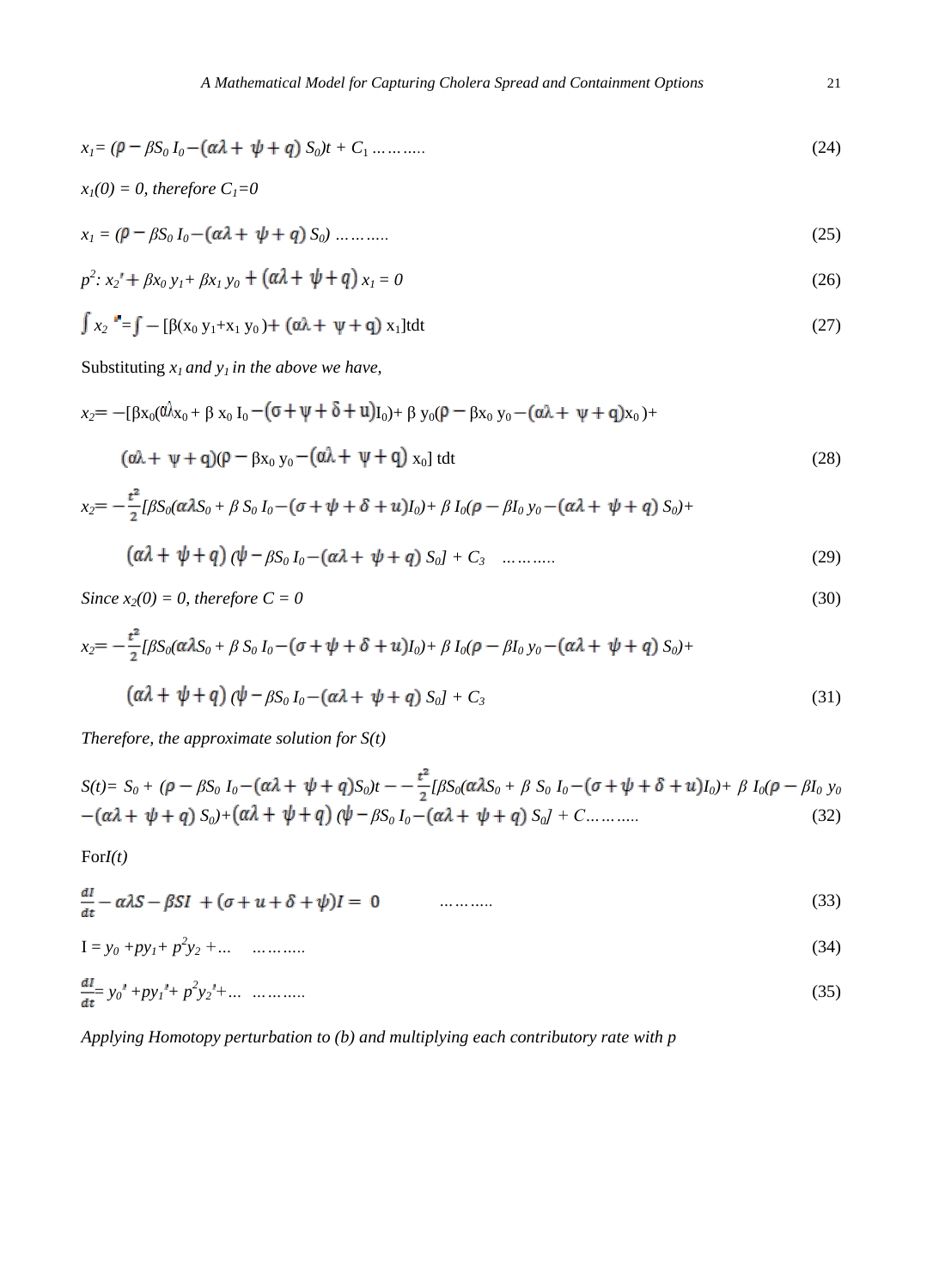$$
\frac{dI}{dt} - p\frac{dI}{dt} + p\left[\frac{dI}{dt} - \alpha\lambda S - \beta SI + (\sigma + u + \delta + \psi)I\right] = 0 \dots \dots \dots \dots (2.21)
$$
\n(36)

After collecting like terms we have,

$$
(1-p)\frac{dl}{dt} + p\left[\frac{dl}{dt} - \alpha\lambda S - \beta SI + (\sigma + u + \delta + \psi)I\right] = 0 \dots \dots \dots \tag{37}
$$

*Multiplying each contributory rate with p and substituting I and*  $\frac{dI}{dt}$  *below* 

$$
(1-p)(y_0^* + py_1^* + p^2y_2^* + ...) + p [(y_0^* + py_1^* + p^2y_2^* + ...) - \alpha \lambda (x_0 + px_1 + p^2x_2 + ...) - \beta (x_0 + px_1 + p^2x_2 + ...)(y_0 + py_1 + p^2y_2 + ...) + \alpha \lambda (x_0 + px_1 + p^2x_2 + ...)
$$
\n(38)

*Expanding further we have,* 

 $y_0$  +  $py_1$  +  $p^2y_2$  +  $py_0$  +  $p^2y_1$  +  $p^3y_2$  +  $py_0$  +  $p^2y_1$  +  $p^3y_2$  +  $\alpha\lambda$  ( $px_0 + p^2x_1 + p^3x_2 + ...$ )  $\beta(px_0y_0 + p^2)$  $x_0 y_1 + p^3 x_0 y_2 + p^2 x_1 y_0 + p^3 x_1 y_1 + p^4 x_1 y_2 + p^3 x_2 y_0 + p^4 x_2 y_1 + p^5 x_2 y_2 + \dots) + (\sigma + u + \delta + \psi)(p y_0)$ *+p<sup>2</sup> y1+ p<sup>3</sup> y<sup>2</sup> +…*) = 0 *………..* (39)

*Expanding further we have,*

$$
y_0^* + py_1^* + p^2 y_2^* - py_0^* - p^2 y_1^* - p^3 y_2^* + py_0^* + p^2 y_1^* + p^3 y_2^* - \alpha \lambda (px_0 + p^2 x_1 + p^3 x_2 + ...) - \beta (px_0 y_0 + p^2 x_0 y_1 + p^3 x_0 y_2 + p^2 x_1 y_0 + p^3 x_1 y_1 + p^4 x_1 y_2 + p^3 x_2 y_0 + p^4 x_2 y_1 + p^5 x_2 y_2 + ...) + (\sigma + u + \delta + \psi)(py_0 + p^2 y_1 + p^3 y_2 + ...) = 0
$$
 (40)

*Applying cancellation to the positive and negative power of p we have,*

$$
z_0^{\mathsf{F}} + p z_1^{\mathsf{F}} + p^2 z_2^{\mathsf{F}} - \mathcal{E}(p y_0 + p^2 y_1 + p^3 y_2 + \ldots) + (\phi + z)(p z_0 + p^2 z_1 + p^3 z_2 + \ldots) = 0 \ldots \ldots \tag{41}
$$

Collecting the powers of *p*

$$
P^{0}: \quad \int Z_{0}^{1} = 0 = z(0) = B_{0} \dots \dots \dots \tag{42}
$$

 $P^1$ :  $Z_1^2$   $\mathcal{E}y_0 + (\phi + z)z_0 = 0$  *………..* (43)

$$
\int z_1' = \int [\varepsilon_{y_0} (\phi + z)_{z_0}] dt
$$
\n(44)

$$
x = \lambda_1 x + \lambda_2 x + \lambda_3 x + \lambda_4 x + \lambda_5 x + \lambda_6 x + \lambda_7 x + \lambda_8 x + \lambda_9 x + \lambda_1 x + \lambda_2 x + \lambda_3 x + \lambda_4 x + \lambda_7 x + \lambda_8 x + \lambda_9 x + \lambda_1 x + \lambda_2 x + \lambda_3 x + \lambda_4 x + \lambda_5 x + \lambda_7 x + \lambda_8 x + \lambda_9 x + \lambda_1 x + \lambda_1 x + \lambda_2 x + \lambda_3 x + \lambda_4 x + \lambda_5 x + \lambda_6 x + \lambda_7 x + \lambda_8 x + \lambda_9 x + \lambda_1 x + \lambda_1 x + \lambda_2 x + \lambda_3 x + \lambda_4 x + \lambda_5 x + \lambda_6 x + \lambda_7 x + \lambda_8 x + \lambda_9 x + \lambda_1 x + \lambda_1 x + \lambda_2 x + \lambda_3 x + \lambda_4 x + \lambda_5 x + \lambda_6 x + \lambda_7 x + \lambda_8 x + \lambda_9 x + \lambda_1 x + \lambda_1 x + \lambda_2 x + \lambda_3 x + \lambda_4 x + \lambda_5 x + \lambda_6 x + \lambda_7 x + \lambda_7 x + \lambda_8 x + \lambda_9 x + \lambda_9 x + \lambda_1 x + \lambda_1 x + \lambda_2 x + \lambda_3 x + \lambda_4 x + \lambda_5 x + \lambda_6 x + \lambda_7 x + \lambda_7 x + \lambda_8 x + \lambda_9 x + \lambda_9 x + \lambda_9 x + \lambda_1 x + \lambda_1 x + \lambda_1 x + \lambda_1 x + \lambda_2 x + \lambda_3 x + \lambda_4 x + \lambda_5 x + \lambda_6 x + \lambda_7 x + \lambda_7 x + \lambda_8 x + \lambda_9 x + \lambda_9 x + \lambda_9 x + \lambda_1 x + \lambda_1 x + \lambda_1 x + \lambda_2 x + \lambda_3 x + \lambda_3 x + \lambda_1 x + \lambda_1 x + \lambda_2 x + \lambda_3 x + \lambda_3 x + \lambda_4 x + \lambda_3 x + \lambda_4 x + \lambda_5 x + \lambda_6 x + \lambda_7 x + \lambda_7 x + \lambda_7 x + \lambda_8 x + \lambda_7 x + \lambda_7 x + \lambda_8 x + \lambda_9 x + \lambda_9 x + \lambda_9 x + \lambda_9 x + \lambda_9 x + \lambda_9 x + \lambda_9 x + \lambda_9 x + \lambda_9 x + \
$$

$$
Z_1 = \left[\varepsilon_{y_0} - (\phi + z)_{z_0}\right]t + C_1\tag{45}
$$

Since 
$$
z_l(0) = 0
$$
, therefore  $C_l = 0$  (46)

$$
z_{1} = \left[\varepsilon_{I} - (\phi + z)B_{0}\right] \tag{47}
$$

$$
P^2: \quad Z_2^{\prime} - \mathcal{E}_{Y_i} + (\phi + z)_{Z_i} = 0 \dots \dots \dots \tag{48}
$$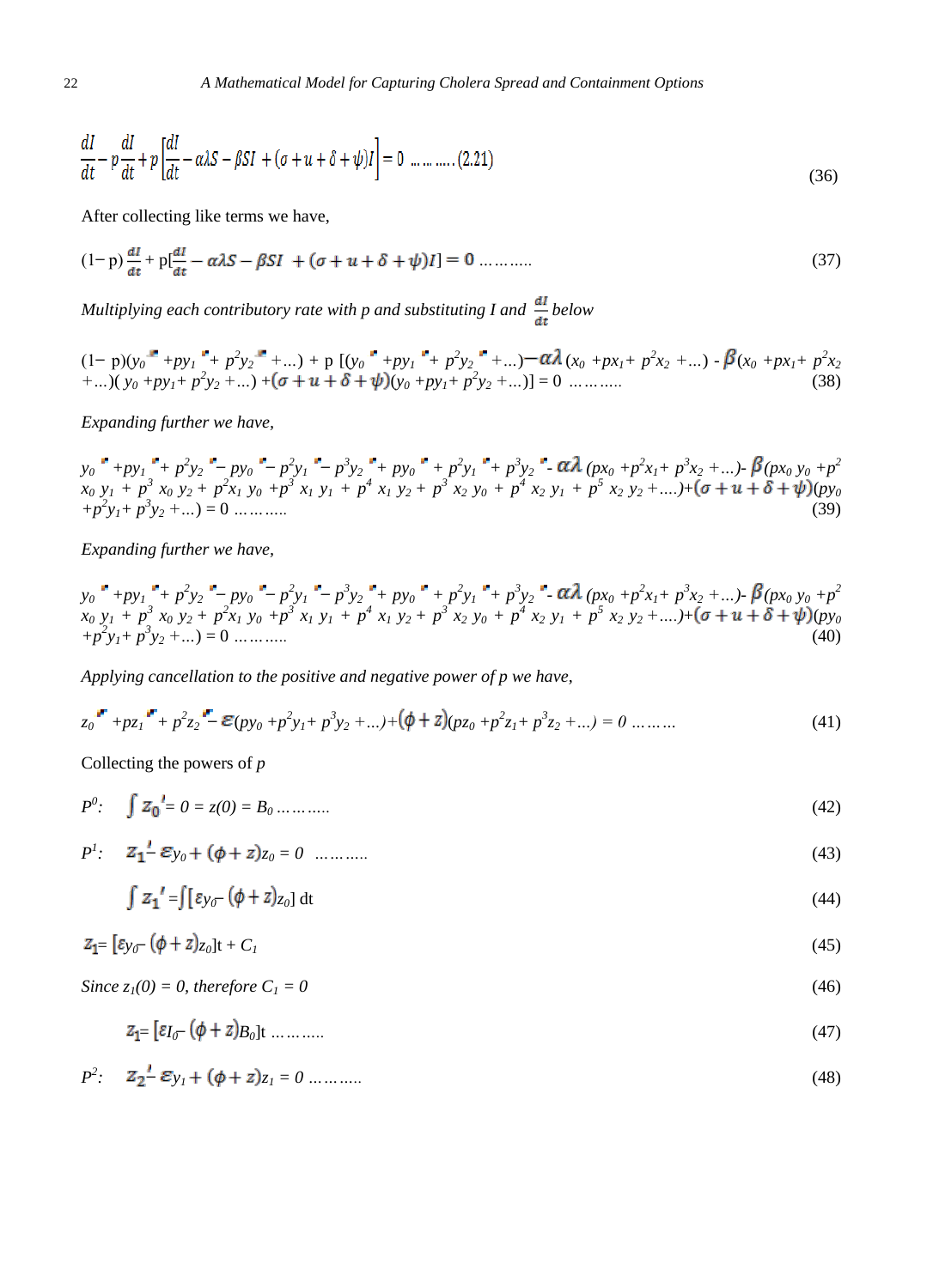$$
\int z_2' = \int [\varepsilon y_f - (\phi + z)z_l] t dt
$$
\n(49)

Substituting  $x_1$  *and*  $z_1$  *in the above we have,* 

$$
\int z_2 = \int [\varepsilon (\alpha \lambda x_0 + (\beta x_0 - (\sigma + u + \delta + \psi)) y_0) - (\phi + z) [\varepsilon y_0 - (\phi + z) z_0] dt
$$
\n(50)

$$
z_2 = \frac{t^2}{2} \left[ \varepsilon (\alpha \lambda S_0 + \beta S_0 I_0 - (\sigma + u + \delta + \psi) I_0) - (\phi + z) [\varepsilon I_0 - (\phi + z) B_0] + C_2 \right]
$$
(51)

$$
z_2(t) = 0, \text{ so } C_2 = 0 \tag{52}
$$

$$
z_{2} = \frac{t^{2}}{2} \left[ \varepsilon (\alpha \lambda S_{0} + \beta S_{0} I_{0} - (\sigma + u + \delta + \psi) I_{0}) - (\phi + z) [\varepsilon I_{0} - (\phi + z) B_{0}] \dots \dots \dots \right]
$$
(53)

*For the approximate solution of B(t) we have*

$$
B(t) = B_0 + \left[\varepsilon I_0 - (\phi + z)B_0\right]t + \frac{t^2}{2}\left[\varepsilon(\alpha\lambda S_0 + \beta S_0I_0 - (\sigma + u + \delta + \psi)I_0) - (\phi + z)\left[\varepsilon I_0 - (\phi + z)B_0\right]\right]
$$
(54)

For R(t),

$$
\frac{dR}{dt} - (\sigma + u)I + uR - qS = 0 \quad \dots \dots \dots \tag{55}
$$

$$
R = q_0 + pq_1 + p^2 q_2 + \dots \quad \dots \dots \tag{56}
$$

$$
\frac{dR}{dt} = q_0' + pq_1' + p^2 q_2' + \dots \dots \dots \dots \tag{57}
$$

$$
\frac{dR}{dt} - p\frac{dR}{dt} + p\left[\frac{dR}{dt} - (\sigma + u)I + uR - qS\right] = 0 \dots \dots \dots \tag{58}
$$

After collecting like terms we have,

$$
(1-p)\frac{dR}{dt} + p\left[\frac{dR}{dt} - (\sigma + u)I + uR - qS\right] = 0 \dots \dots \dots \tag{59}
$$

Substituting R and  $\frac{dR}{dt}$  below, we have

$$
(1-p)(q_0^{\mathbf{F}} + pq_1^{\mathbf{F}} + p^2q_2^{\mathbf{F}} + \dots) + p[(q_0^{\mathbf{F}} + pq_1^{\mathbf{F}} + p^2q_2^{\mathbf{F}} + \dots) - (\sigma + u)_{(y_0 + py_1 + p^2y_2 + \dots)} + \psi (q_0 + pq_1 + p^2q_2 + \dots) - q(x_0 + px_1 + p^2x_2 + \dots)] = 0 \dots \dots \dots \tag{60}
$$

Expanding this further,

$$
q_0^{\mathbf{F}} + p q_1^{\mathbf{F}} + p^2 q_2^{\mathbf{F}} - p q_0^{\mathbf{F}} - p^2 q_1^{\mathbf{F}} - p^3 q_2^{\mathbf{F}} + p q_0^{\mathbf{F}} + p^2 q_1^{\mathbf{F}} + p^3 q_2^{\mathbf{F}} - (\sigma + u)(p y_0 + p^2 y_1 + p^3 y_2 + ...) + \psi(p q_0 + p^2 q_1 + p^3 q_2 + ...) - q (p x_0 + p^2 x_1 + p^3 x_2 + ...) = 0
$$
\n(61)

*Applying cancellation we have,*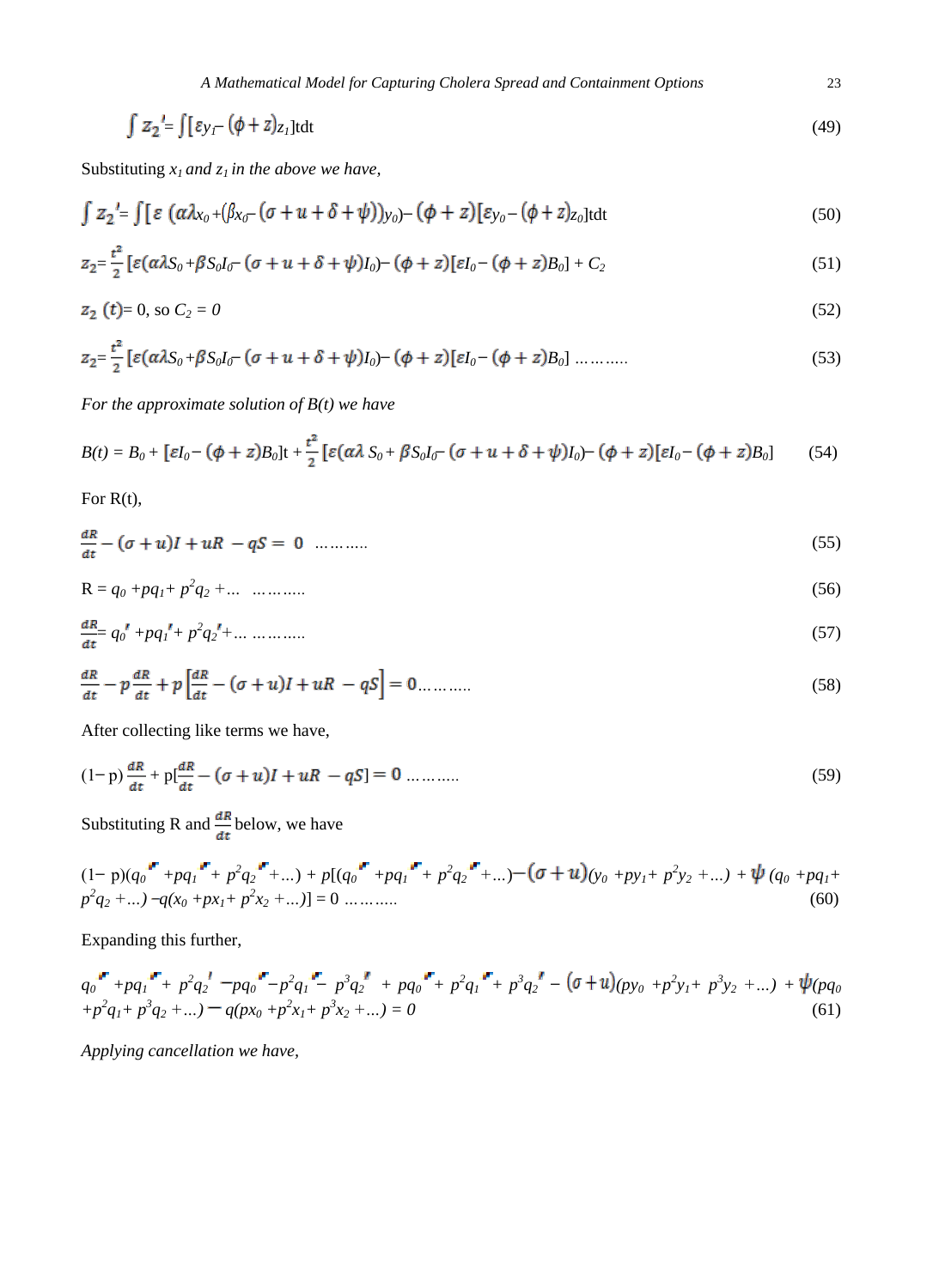$$
q_0 \stackrel{\bullet}{\longrightarrow} + p q_1 \stackrel{\bullet}{\longrightarrow} p^2 q_2 \stackrel{\bullet}{\longrightarrow} (\sigma + u) (p y_0 + p^2 y_1 + p^3 y_2 + ...) + \psi (p q_0 + p^2 q_1 + p^3 q_2 + ...) - q (p x_0 + p^2 x_1 + p^3 x_2 + ...) =
$$
  
(62)

*Collecting the coefficient powers of p, we have*

$$
P^0: \quad \int q_0' = 0 = q(0) = R_0 \dots \dots \dots \tag{63}
$$

$$
P': \quad q_1^{\perp} (\sigma + u)_{y_0 +} \psi_{q_0 - q x_0 = 0 \dots \dots \dots \dots} \tag{64}
$$

$$
\int q_1' = \int \left[ (\sigma + u)_{y_0} - \psi_{q_0 + qx_0} \right] dt \tag{65}
$$

$$
q_1(t) = [(\sigma + u)_{y_0} - \psi_{q_0 + qx_0}]t + C_I
$$
\n(66)

*Where*  $q_1(t) = 0$  *therefore*  $C_1 = 0$ 

$$
q_1(t) = \left[ (\sigma + u)I_0 - \psi R_0 + qS_0 \right] t \quad \dots \quad \dots \tag{67}
$$

$$
P^2: \quad q_2{}^{\perp} (\sigma + u)_{y_1} + \psi_{q_1} - q_{x_1} = 0 \tag{68}
$$

$$
\int q_2' = \int \left[ (\sigma + u)_{y_1} - \psi q_1 + q x_1 \right] dt \tag{69}
$$

$$
\int q_2' = \int [(\sigma + u)_{y_1} - \psi_{q_1 + q x_1}] dt \tag{70}
$$

Substituting  $x_1$  *and y<sub>1</sub>*as previously derived

$$
\int q_2' = \int [(\sigma + u)(\alpha \lambda_{x_0} + \beta_{x_0} y_0 - (\sigma + u + \delta + \psi) y_0) - \psi [(\sigma + u) y_0 - \psi_{q_0} + q x_0] + q(\psi - \beta S_0 I_0 + \alpha \lambda + \psi + q) x_0] dt
$$
\n(71)

$$
q_2 = \frac{t^2}{2} [(\sigma + u)(\alpha \lambda S_0 + \beta S_0 I_0 (\sigma + u + \delta + \psi) I_0) - \psi [(\sigma + u)I_0 - \psi R_0 + qS_0] + q(\psi - \beta S_0 I_0 - (\alpha \lambda + \psi + q) S_0)] + C_3
$$
\n(72)

At t=0,  $q_2(0) = C_3 = 0$ ,

$$
q_2 = \frac{t^2}{2} [(\sigma + u)(\alpha \lambda S_0 + \beta S_0 I_0 (\sigma + u + \delta + \psi) I_0) - \psi [(\sigma + u)I_0 - \psi R_0 + qS_0] + q(\rho - \beta S_0 I_0 - (\alpha \lambda + \psi + q) I_0] - \psi I_0 (\sigma + u) I_0 - \psi I_0 (\sigma + u) I_0
$$
\n(73)

*The approximate system of R(t) is given as follows:*

$$
R(t) = R_0 + [(\sigma + u)I_0 - \psi R_0 + qS_0]t + \frac{t^2}{2} [(\sigma + u)(\alpha \lambda S_0 + \beta S_0 I_0 - (\sigma + u + \delta + \psi)I_0) - \psi[(\sigma + u)I_0 - \psi R_0 + qS_0] + q(\rho - \beta S_0 I_0 + (\alpha \lambda + \psi + q) S_0)]
$$
\n(74)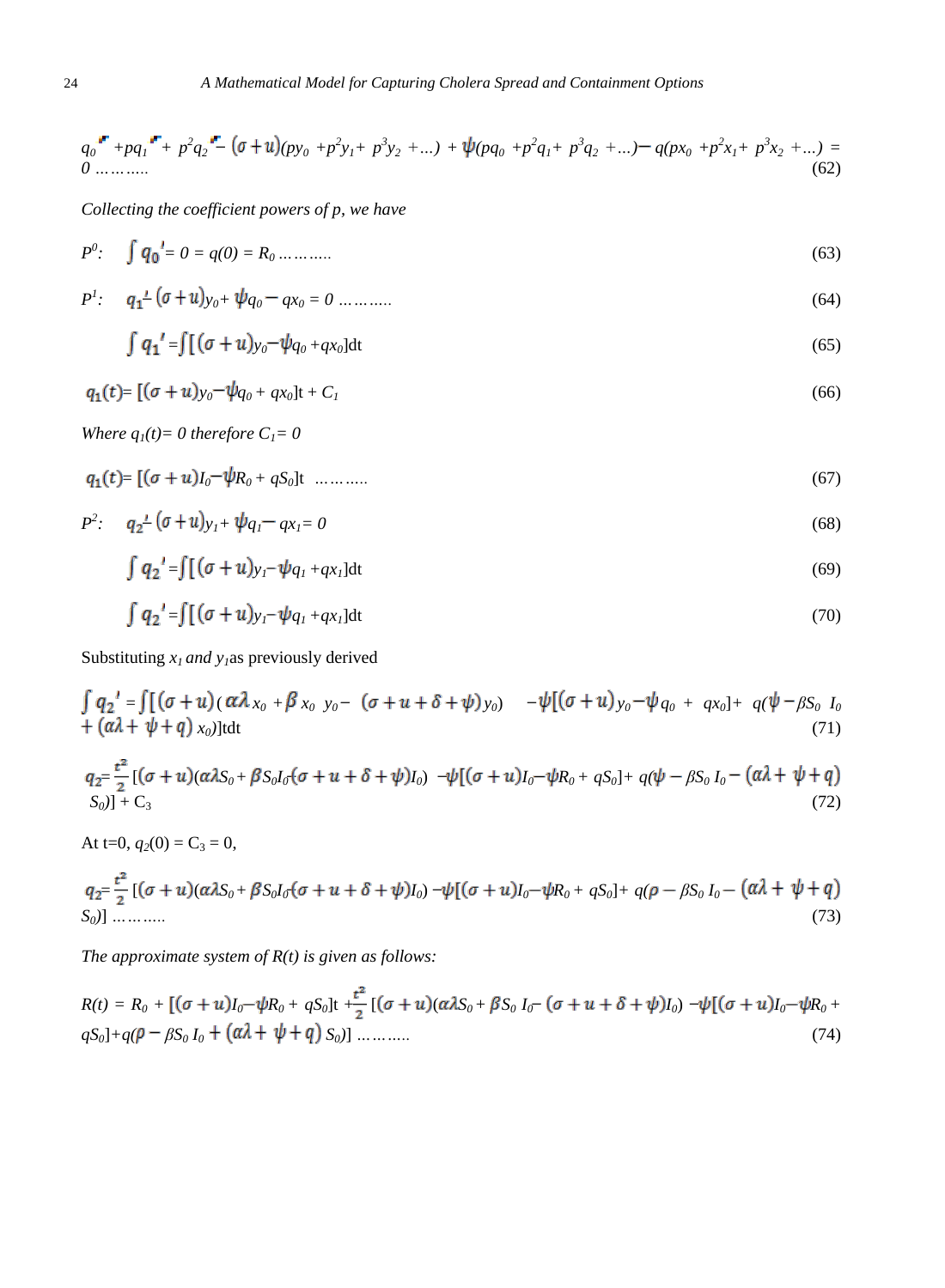# **4. Equilibria**

Referring to the previous equations (3.1-3.4) that was solved using homotopy perturbation we say:

$$
\frac{dS}{dt} = \rho H - \alpha \frac{B}{K+B} S - \beta SI - \psi S - qS \dots \dots \tag{75}
$$

$$
\frac{dl}{dt} = \alpha \frac{B}{K+B} S + \beta SI - (\sigma + \delta + \psi)I - ul \dots \tag{76}
$$

$$
\frac{dB}{dt} = \varepsilon I - \phi B - zB \tag{77}
$$

$$
\frac{dR}{dt} = \sigma I - \psi R + uI + qS \quad \dots \tag{78}
$$

At the equilibrium state

$$
\frac{dS}{dt} = \frac{dI}{dt} = \frac{dB}{dt} = \frac{dR}{dt} = 0\tag{79}
$$

all vanish, equating the rhs of the above equation (3.18) to zero. Then the steady state of the system above therefore satisfy the following algebraic system of equation. Assuming a closed population where  $H = 1$ .

We reduce this further by

$$
\lambda = \frac{B}{K+B} \tag{80}
$$

$$
\rho - \alpha \lambda S - \beta SI - \psi S - qS = 0 \dots \dots \tag{81}
$$

$$
\alpha\lambda S + \beta SI - (\sigma + \delta + \psi)I - uI = 0 \dots \tag{82}
$$

$$
\varepsilon I - \phi B - zB = 0 \tag{83}
$$

$$
\sigma I - \psi R + uI + qS = 0 \tag{84}
$$

From (82)

$$
I = \frac{\alpha \lambda S}{(\sigma - \beta S + \psi + \delta + u)} \dots \dots \tag{85}
$$

From (84)

$$
R = \frac{(\sigma + u)I + qS}{\psi} \tag{86}
$$

From (81)

$$
S = \frac{\rho}{(\beta I + \alpha \lambda + q + \psi)} \dots \dots \tag{87}
$$

From (83)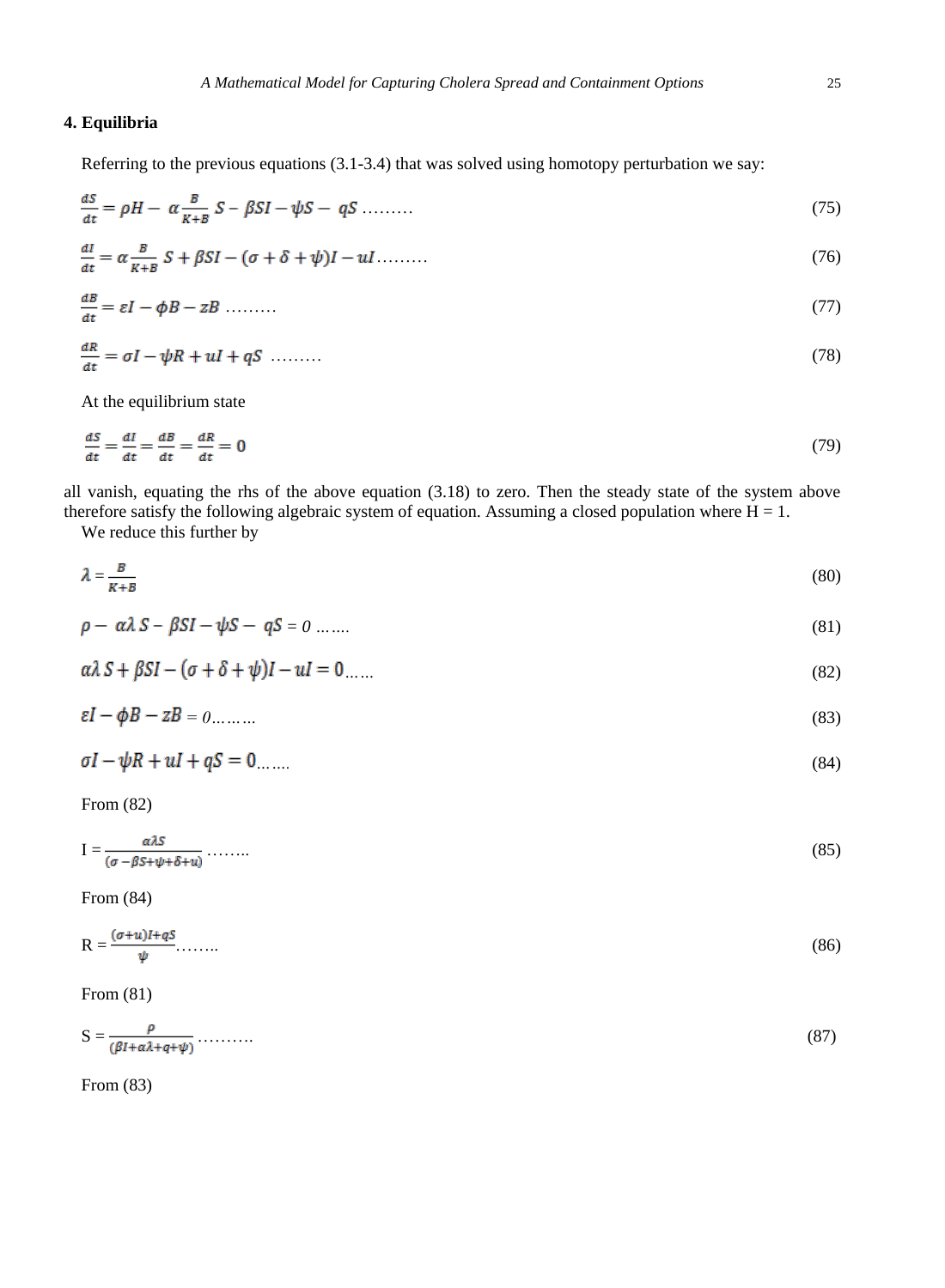$$
B = \frac{\varepsilon I}{(\phi + z)} \tag{88}
$$

For

$$
\lambda = \frac{B}{K+B},\tag{89}
$$

Substituting it in

$$
I = \frac{\alpha B S}{(K+B)(\sigma - \beta S + u + \delta + \psi)} \dots \dots \tag{90}
$$

Hence

$$
S = \frac{\rho}{\beta \left[ \frac{\alpha BS}{(K+B)(\sigma - \beta S + u + \delta + \psi)} \right] + \alpha \left[ \frac{B}{K+B} \right] + q + \psi} \quad \dots \tag{91}
$$

At Disease Free State  $B = I = 0$  where no outbreak occurs, which means the state where the susceptible and the infected are assumed to be zero.

$$
S = \frac{\rho}{q + \psi} \tag{92}
$$

Analogously,

$$
R = \frac{qS}{\psi} \dots \dots \tag{93}
$$

On substituting S in R we have

$$
R = \frac{q}{(q+\psi)}.\tag{94}
$$

Therefore the Disease Free Equilibrium is given thus as:

$$
(S^0, I^0, R^0, B^0) = \left(\frac{\rho}{q + \psi}, 0, 0, \frac{q}{(q + \psi)}\right) \quad \dots \dots \tag{95}
$$

## **5. The Stability Analysis**

If we introduce a small fraction of infected people into this population will there be a Disease Free State? Recently, it was discovered that, only 10% cases of cholera shows up with vomiting and diarrhea symptoms but most often the rate at which the infected sheds *Vibrio Cholerae* to the environment increases the rate of spread bringing about a pandemic situation. Akor (2007).We obtain the determinant of the Jacobian as follows:

The Jacobian matrix is therefore given by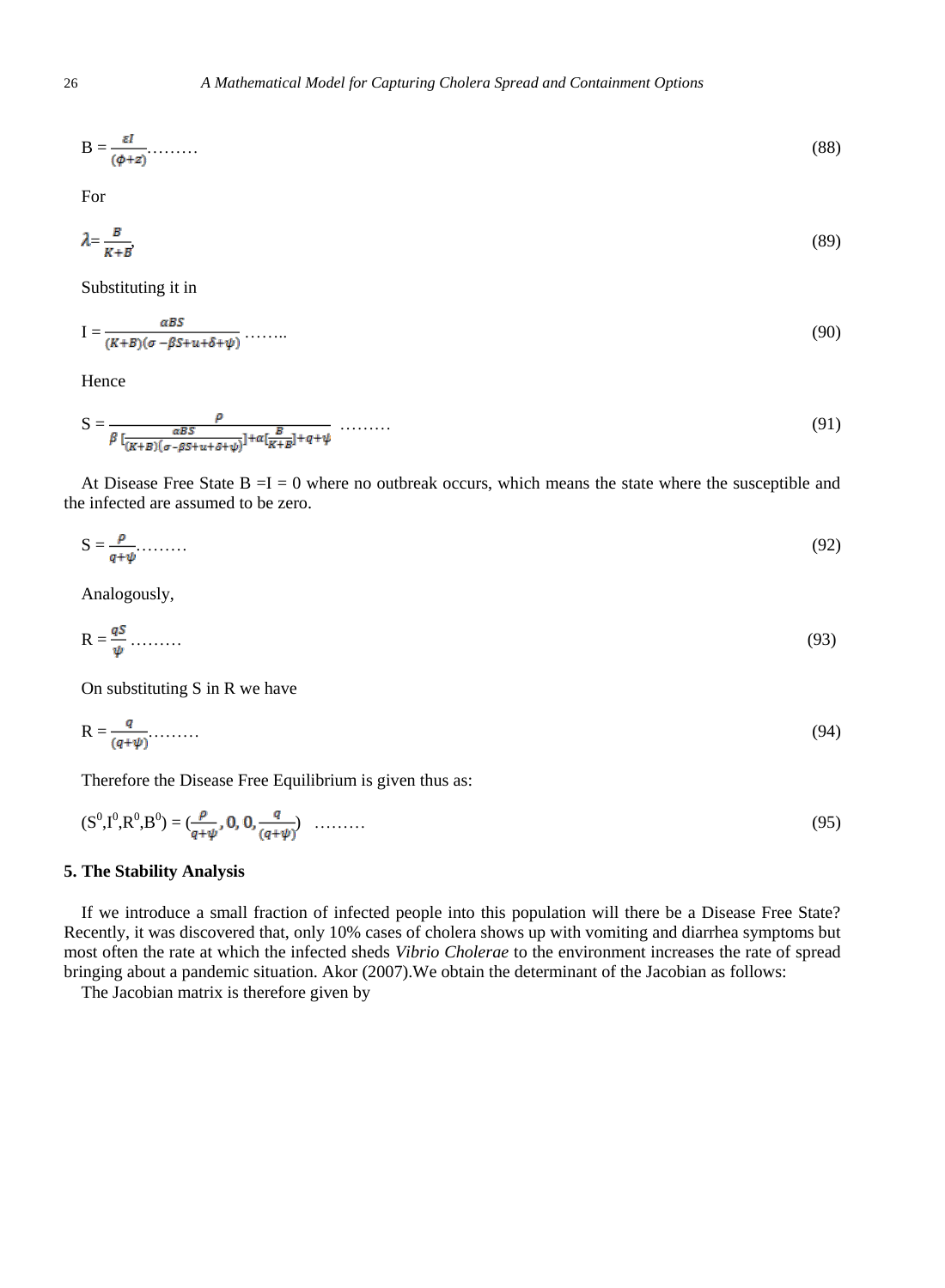A Mathematical Model for Capturing Cholera Spread and Containment Options  
\n
$$
J(S,I,B,R) = \begin{bmatrix}\n-(\alpha\lambda + \beta SI + \psi + q) & \beta S & -\frac{\alpha S K}{(B + \kappa)^2} & 0 \\
\frac{\alpha B}{(B + \kappa)} + \beta I & -(\sigma + \psi + \delta + u) + \beta S & \frac{\alpha S K}{(B + \kappa)^2} & 0 \\
0 & \varepsilon & -(\varphi + z) & 0 \\
q & (\sigma + u) & 0 & -\psi\n\end{bmatrix}
$$
\n(96)

The equation above when we apply the values of S, I, B and R derived at the Disease Free State gives the following.

However, the equation does not have a right-hand side, we have 
$$
x = 0
$$
 and  $x = 1$  and  $x = 0$  and  $x = 1$  and  $x = 0$  and  $x = 1$  and  $x = 1$  and  $x = 1$  and  $x = 1$  and  $x = 1$  and  $x = 1$  and  $x = 1$  and  $x = 1$  and  $x = 1$  and  $x = 1$  and  $x = 1$  and  $x = 1$  and  $x = 1$  and  $x = 1$  and  $x = 1$  and  $x = 1$  and  $x = 1$  and  $x = 1$  and  $x = 1$  and  $x = 1$  and  $x = 1$  and  $x = 1$  and  $x = 1$  and  $x = 1$  and  $x = 1$  and  $x = 1$  and  $x = 1$  and  $x = 1$  and  $x = 1$  and  $x = 1$  and  $x = 1$  and  $x = 1$  and  $x = 1$  and  $x = 1$  and  $x = 1$  and  $x = 1$  and  $x = 1$  and  $x = 1$  and  $x = 1$  and  $x = 1$  and  $x = 1$  and  $x = 1$  and  $x = 1$  and  $x = 1$  and  $x = 1$  and  $x = 1$  and  $x = 1$  and  $x = 1$  and  $x$ 

We define our the above thus:

$$
d_1 = (\alpha \lambda + \psi + q) \tag{98}
$$

$$
d_2 = (\sigma + \psi + \delta + u) \tag{99}
$$

$$
d_3 = (\phi + z) \tag{100}
$$

$$
d_4 = (\sigma + u) \tag{101}
$$

#### **6. Reproduction Number**  $(R_0)$

Reproduction Number as defined by Fraser et al (2011), is the number of secondary infections generated by a primary infection in susceptible class of the population. This parameter is used in determining the likeliness of an infectious disease spreading through a given population or becoming extinct after some time in a population also known *as R<sub>0</sub> Number*. From this, we have some basic assumptions about R<sub>0</sub> number: If R<sub>0</sub><1 the infection will die out in the long run. If  $R_0$ >1 the infection will spread in the population. From the above Jacobian Matrix we have that

$$
\mathbf{J} = \begin{bmatrix} -d_1 & \beta S & -\frac{\alpha S}{\kappa} & 0 \\ 0 & \beta S - d_2 & \frac{\alpha S}{\kappa} & 0 \\ 0 & \varepsilon & -d_3 & 0 \\ q & d_4 & 0 & -\psi \end{bmatrix}
$$
(102)

To evaluate this further, using the *Van Den Driessche and Watmough Method* the associated next generation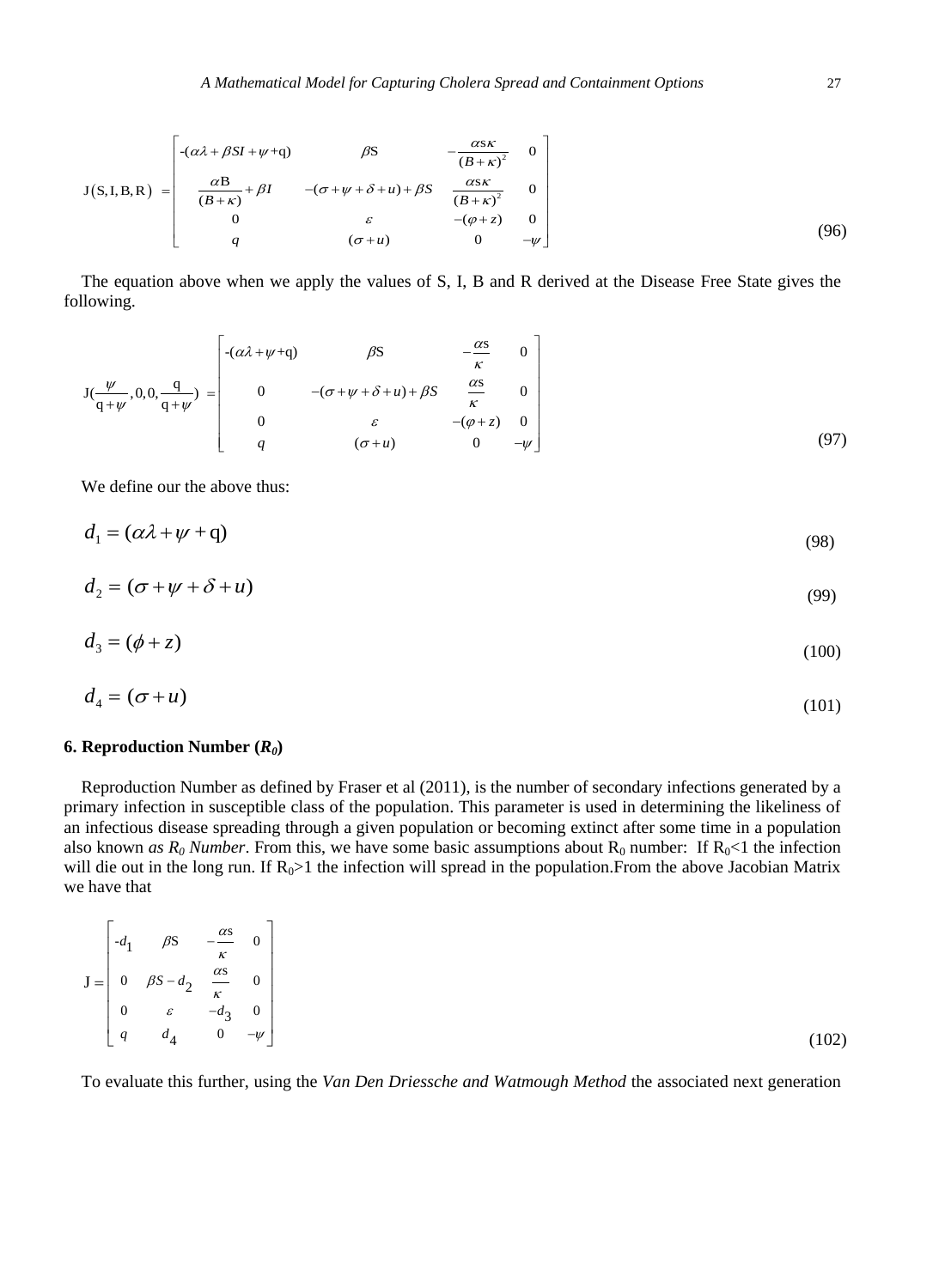matrices. Therefore we adopt the later as follows. The Reproduction Number  $(R_0)$  is the spectral radius of the next generation matrix derived from the infected classes i.e.  $R_0 = \rho(K)$ .  $\rho$  = spectral radius and *K* is the next generation matrix given as  $K = FV^{-1}$ 

$$
\mathbf{F} = \begin{bmatrix} \beta S & 0 \\ 0 & 0 \end{bmatrix} \tag{103}
$$

$$
V = -\begin{bmatrix} -d_2 & 0 \\ \varepsilon & -d_3 \end{bmatrix} = \begin{bmatrix} d_2 & 0 \\ -\varepsilon & d_3 \end{bmatrix}
$$
 (104)

We see that F is derived from the Infected Classes (I and B) and V from the transition term i.e. the remaining term after the evaluating F from the infected classes. Therefore we find  $V<sup>-1</sup>$  (transposing V and multiplying by the adjoint matrix)

$$
V^{-1} = \frac{1}{d_2 d_3} \begin{bmatrix} d_3 & 0 \\ -\varepsilon & d_2 \end{bmatrix} = \begin{bmatrix} \frac{d_3}{d_2 d_3} & 0 \\ \frac{-\varepsilon}{d_2 d_3} & \frac{d_2}{d_2 d_3} \end{bmatrix} = \begin{bmatrix} \frac{1}{d_3} & 0 \\ \frac{-\varepsilon}{d_3 d_3} & \frac{1}{d_2} \end{bmatrix}
$$
(105)

$$
FV^{-1} = \begin{bmatrix} \beta S & 0 \\ 0 & 0 \end{bmatrix} \begin{bmatrix} \frac{1}{d_2} & 0 \\ \frac{-\varepsilon}{d_2 d_3} & \frac{1}{d_3} \end{bmatrix} = \begin{bmatrix} \frac{\beta S}{d_2} & 0 \\ 0 & 0 \end{bmatrix}
$$
(106)

Therefore, we determine the spectral radius we consider the determinant of  $[K - \lambda I] = 0$  and the largest Eigen value is the spectral radius.

$$
\begin{bmatrix} \frac{\beta S}{\mathbf{d}_2} & \mathbf{0} \\ \mathbf{0} & \mathbf{0} \end{bmatrix} - \begin{bmatrix} \lambda_1 & \mathbf{0} \\ \mathbf{0} & \lambda_2 \end{bmatrix} = 0 \tag{107}
$$

$$
\begin{bmatrix} \frac{\beta S}{\mathsf{d}_2} - \lambda_1 & 0 \\ 0 & -\lambda_2 \end{bmatrix} = 0 \tag{108}
$$

$$
\frac{\beta S}{d_2} - \lambda_1 = 0 \tag{109}
$$

$$
\lambda_1 = \frac{\beta S}{d_2} \tag{110}
$$

$$
\therefore \lambda_2 = 0 \tag{111}
$$

Thus since the largest of the Eigen value after is the Spectral radius,

$$
\lambda_1 = \frac{\beta S}{\mathbf{d}_2} \tag{112}
$$

Since the largest of the eigen value is  $\lambda_1$  then the Effective Reproduction Number *(R<sub>0</sub>)* is  $\frac{\beta S}{d_1}$ . We further justify stability at the Disease Free State by saying the Reproduction Number, *R0<1.*

Therefore considering the Jacobian previously derived we have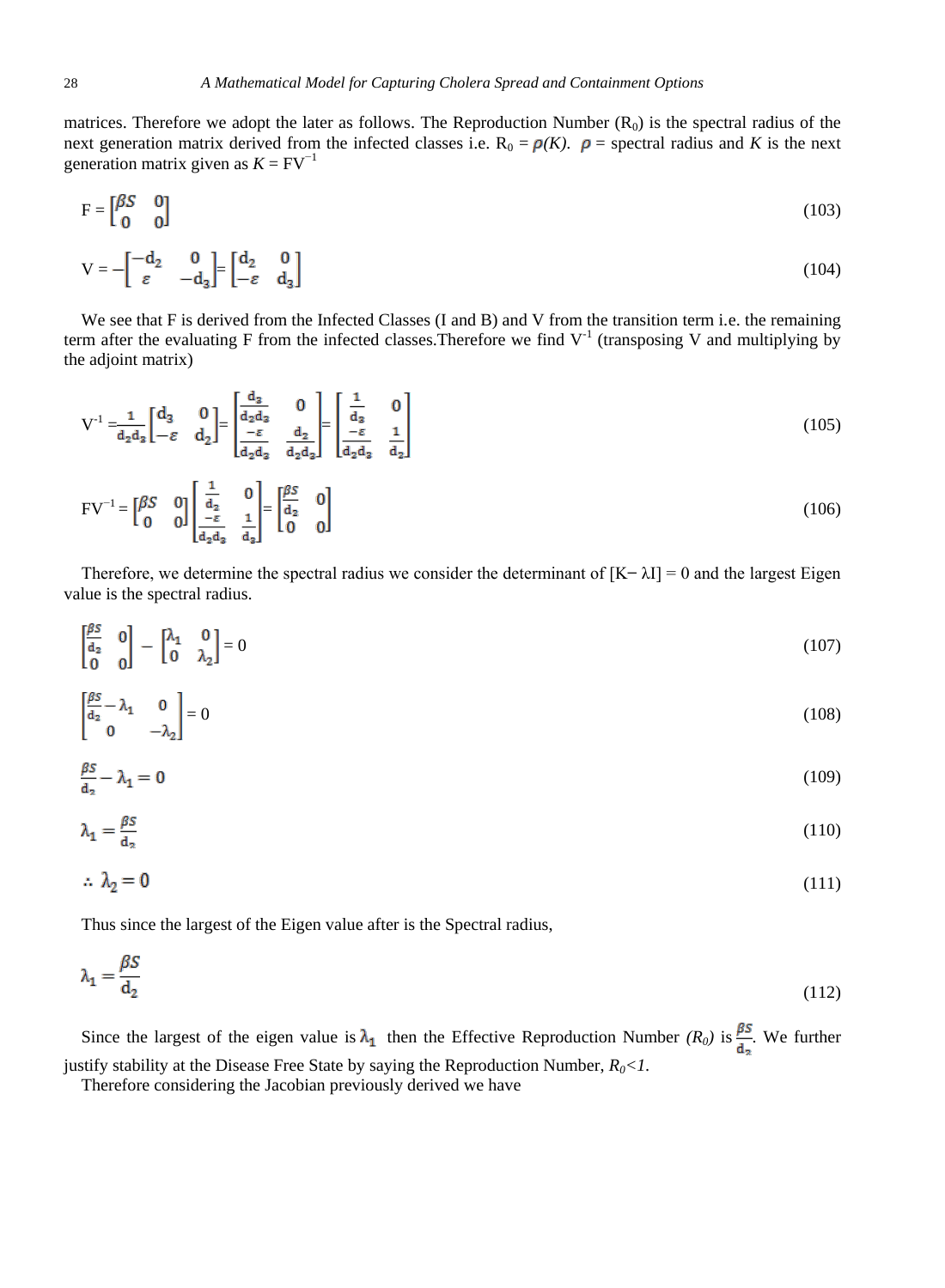$$
J(S,I,B,R) = \begin{bmatrix} -d_1 & \beta S & -\frac{\alpha S}{\kappa} & 0\\ 0 & \beta S - d_2 & \frac{\alpha S}{\kappa} & 0\\ 0 & \varepsilon & -d_3 & 0\\ q & d_4 & 0 & -\psi \end{bmatrix}
$$
(113)

Therefore, we use Row operations to transform all the values below the diagonal matrix to zero.

New R<sub>3,2</sub> = Old R<sub>3,2</sub> - 
$$
\left(\frac{\varepsilon}{\beta S - d_2}\right)
$$
 R<sub>3,2</sub> (114)

$$
= \varepsilon - \left(\frac{\varepsilon}{\beta S - d_2}\right) (\beta S - d_2) \tag{115}
$$

$$
\varepsilon - \varepsilon
$$

$$
= 0
$$

=

New R<sub>3,3</sub> = Old R<sub>3,3</sub> – 
$$
\left(\frac{\varepsilon}{\beta S - d_2}\right)
$$
 R<sub>2,3</sub> (116)

$$
=-\mathbf{d}_3\left[-\left(\frac{\varepsilon}{\beta S-\mathbf{d}_2}\right)\right]+\frac{\alpha S}{k}\tag{117}
$$

$$
= -d_3 - \frac{\alpha \varepsilon S}{k(\beta S - d_2)} \tag{118}
$$

$$
=-(d_3+\frac{\alpha\varepsilon S}{k(\beta S-d_2)})\tag{119}
$$

$$
= -\left[\frac{\kappa d_3 (\beta S - d_2) + \alpha \varepsilon S}{\kappa d_3 (\beta S - d_2)}\right]
$$
  

$$
\left[\begin{array}{cc} -d_1 & \beta S & -\frac{\alpha S}{\alpha} & 0 \end{array}\right]
$$

$$
J(S,I,R,B) = \begin{bmatrix} -d_1 & \beta S & -\frac{\alpha S}{\kappa} & 0\\ 0 & \beta S - d_2 & \frac{\alpha S}{\kappa} & 0\\ 0 & 0 & -\left[\frac{\kappa d_3 (\beta S - d_2) + \alpha \varepsilon S}{\kappa d_3 (\beta S - d_2)}\right] & 0\\ q & d_4 & 0 & -\psi \end{bmatrix}
$$
(120)

$$
\begin{bmatrix} 1 & 0 \\ 0 & 0 \end{bmatrix}
$$

New R<sub>4,1</sub> = Old R<sub>4,1</sub> + 
$$
\left(\frac{q}{d_1}\right) R_{1,1}
$$
 (121)

$$
= q + \left(\frac{q}{d_1}\right)(-d_1) \tag{122}
$$

$$
= q - q
$$

$$
= 0
$$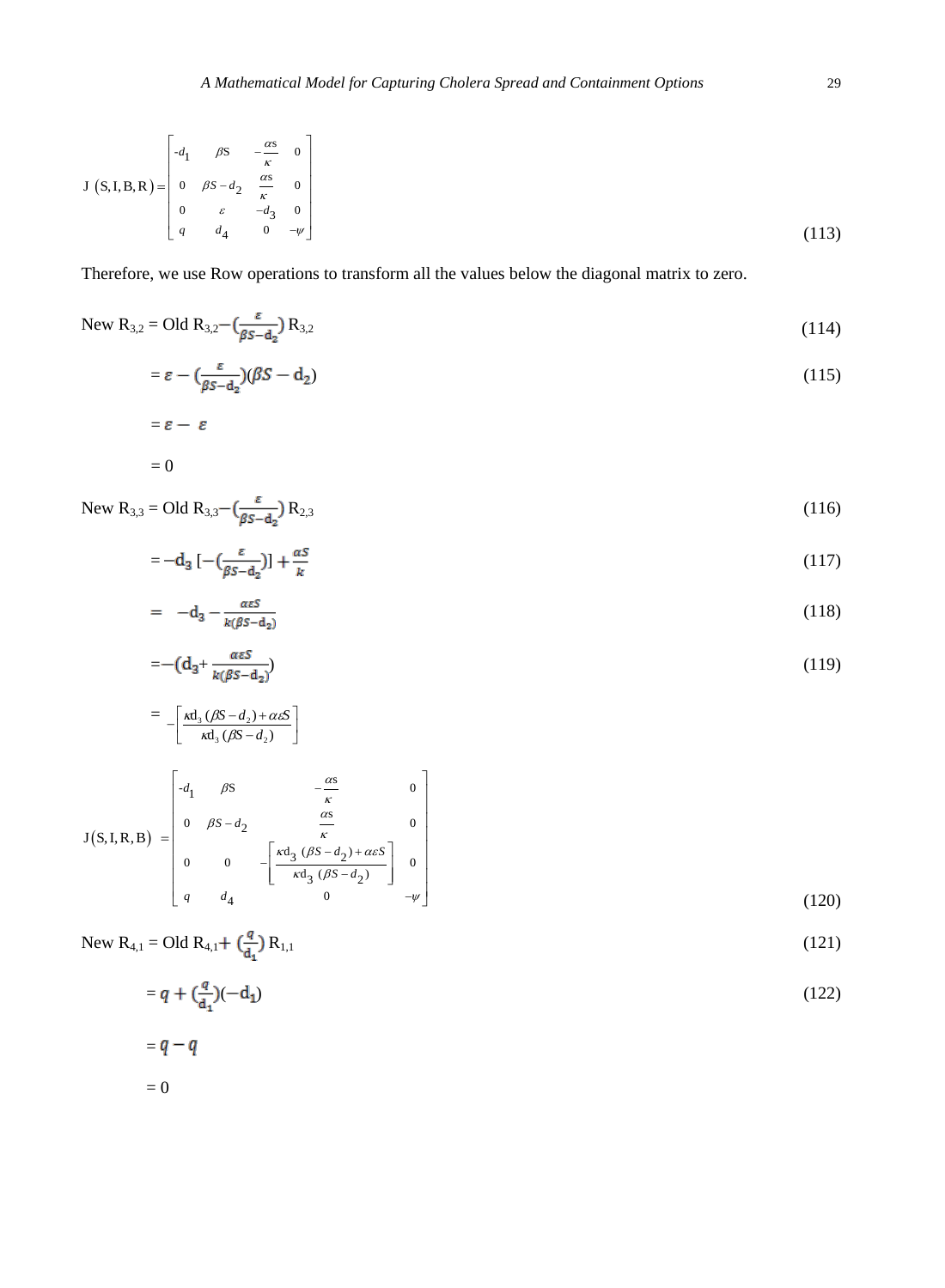New R<sub>4,2</sub> = Old R<sub>4,2</sub> + 
$$
\left(\frac{q}{d_1}\right) \beta S
$$
 (123)

$$
= d_4 + \frac{q\beta S}{d_1} = \frac{d_1 d_4 + q\beta S}{d_1} \tag{124}
$$

$$
\text{New R}_{4,3} = \text{Old R}_{4,3} + \left(\frac{q}{d_1}\right) - \frac{\alpha S}{\kappa} \tag{125}
$$

$$
= 0 + \left(-\frac{\alpha qS}{\kappa d_1}\right) = -\frac{\alpha qS}{\kappa d_1} \tag{126}
$$

Upddting the results of the new entries in a Jacobian Matrix

\n
$$
J(S,I,B,R) = \begin{bmatrix}\n-d_1 & \beta S & -\frac{as}{\kappa} & 0 \\
0 & \beta S - d_2 & \frac{as}{\kappa} & 0 \\
0 & 0 & -\left[\frac{\kappa d_3 \ (\beta S - d_2) + \alpha \varepsilon S}{\kappa d_3 \ (\beta S - d_2)}\right] & 0 \\
0 & \frac{d_1 d_4 + q \beta S}{d_1} & \frac{-\alpha q S}{\kappa d_1} & -\psi\n\end{bmatrix}
$$
\n(127)

New R<sub>4,2</sub> = Old R<sub>4,2</sub> - 
$$
\left[\frac{d_1 d_4 + q\beta S}{d_1 \beta S}\right] \beta S
$$
 (128)

New R<sub>4,2</sub> = Old R<sub>4,2</sub> - 
$$
\left[\frac{d_1 d_4 + q\beta S}{d_1 \beta S}\right] \beta S
$$
 (129)

$$
=\frac{\mathrm{d}_1 d_4 + q\beta S}{\mathrm{d}_1} - \frac{\mathrm{d}_1 d_4 + q\beta S}{\mathrm{d}_1} \tag{130}
$$

$$
= 0
$$

New R<sub>4,3</sub> = Old R<sub>4,3</sub> +  $\left(\frac{q}{d_1}\right)$   $\beta S$  (131)

$$
= d_4 - \left[\frac{d_1 d_4 + q\beta S}{d_1 \beta S}\right] - \frac{\alpha S}{\kappa} \tag{132}
$$

$$
=\frac{-\alpha qS}{\kappa d_1}+\frac{\alpha S[d_1d_4+q\beta S]}{\kappa d_1\beta S}
$$
\n(133)

$$
=\frac{\alpha[d_1d_4+q\beta S]-\alpha\beta qS}{\kappa d_1\beta} \tag{134}
$$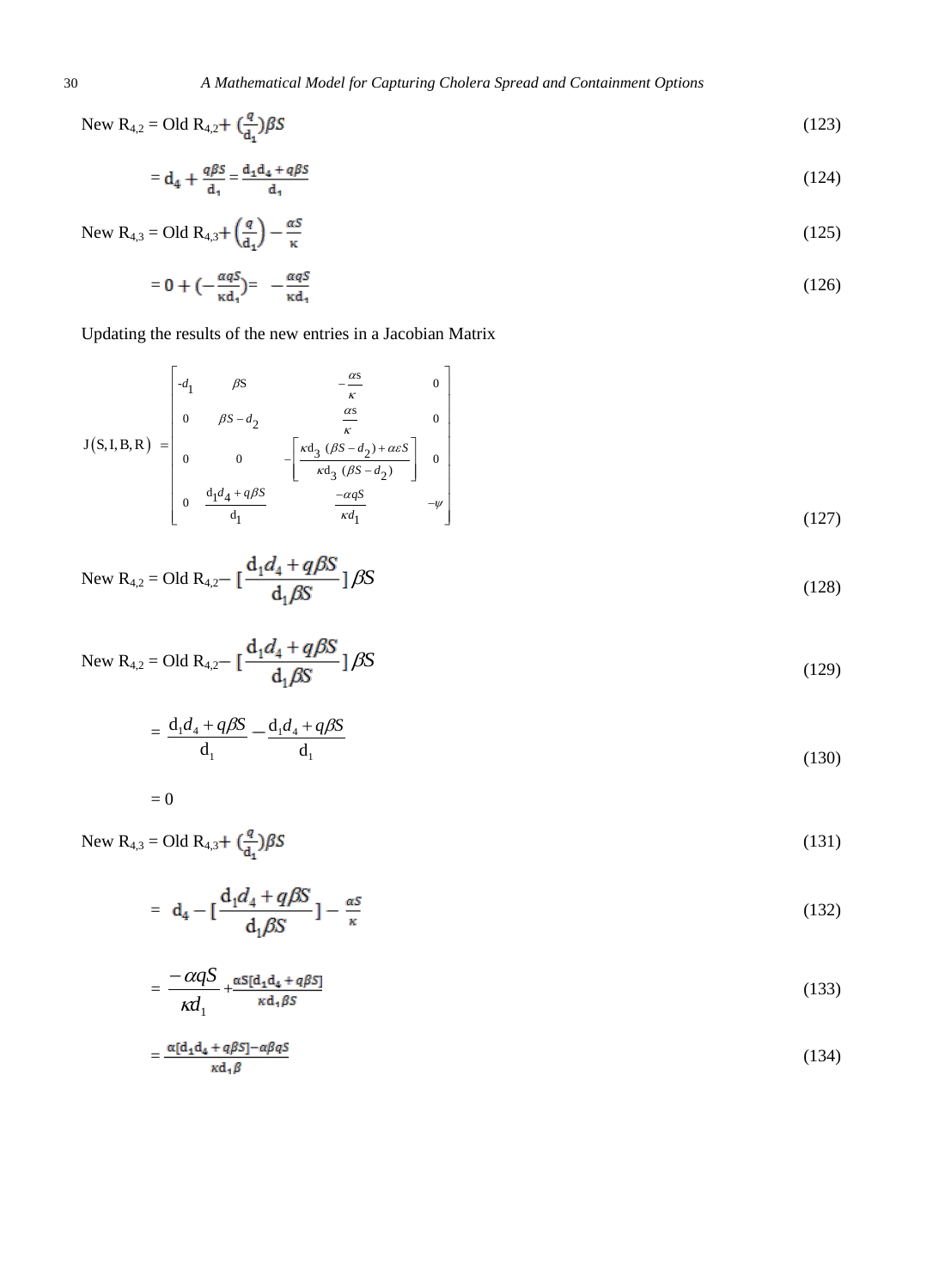Updating the latest entries we have

$$
\mathbf{J} = \begin{bmatrix} -d_1 & \beta S & -\frac{\alpha S}{\kappa} & 0\\ 0 & \beta S - d_2 & \frac{\alpha S}{\kappa} & 0\\ 0 & 0 & -\left[\frac{\kappa d_3 (\beta S - d_2) + \alpha \varepsilon S}{\kappa d_3 (\beta S - d_2)}\right] & 0\\ 0 & \frac{d_1 d_4 + q \beta S}{d_1} & \frac{\alpha (d_1 d_4 + q \beta S) - \alpha \beta q S}{\kappa d_1 \beta} & -\psi \end{bmatrix}
$$
(135)

New  $R_{4,3} = Old R_{4,3} + \left(\frac{q}{d_1}\right) \beta S$ 

$$
= d_4 + -\left[\frac{\kappa(\beta S - d_2)[\alpha d_1 d_4 + \alpha \beta q S) - \alpha \beta q S}{\kappa d_1 \beta [\kappa d_3(\beta S - d_2) + \alpha \varepsilon S]}\right] \left[\frac{\kappa d_3(\beta S - d_2) + \alpha \varepsilon S}{\kappa d_3(\beta S - d_2)}\right]
$$
(136)

After cancellation it reduces to:

$$
=\frac{\alpha d_1 d_4}{\kappa d_1 \beta} - \frac{\alpha d_1 d_4}{\kappa d_1 \beta} \tag{137}
$$

$$
= 0
$$

Updating the new entries and taking the characteristic matrix  $\left|A - \lambda I\right| = 0$ 

$$
\mathbf{J} = \begin{bmatrix} -d_1 & \beta S & -\frac{\alpha S}{\kappa} & 0 \\ 0 & \beta S - d_2 & \frac{\alpha S}{\kappa} & 0 \\ 0 & 0 & -\left[\frac{\kappa d_3 (\beta S - d_2) + \alpha \varepsilon S}{\kappa d_3 (\beta S - d_2)}\right] & 0 \\ 0 & 0 & 0 & -\psi \end{bmatrix} - \begin{bmatrix} \lambda_1 & 0 & 0 & 0 \\ 0 & \lambda_2 & 0 & 0 \\ 0 & 0 & \lambda_3 & 0 \\ 0 & 0 & 0 & \lambda_4 \end{bmatrix} = 0
$$
(138)

$$
\mathbf{J} = \begin{bmatrix}\n-(d_1 + \lambda_1) & \beta S & -\frac{\alpha S}{\kappa} & 0 \\
0 & (\beta S - d_2) - \lambda_2 & \frac{\alpha S}{\kappa} & 0 \\
0 & 0 & -\left[\frac{\kappa d_3 (\beta S - d_2) + \alpha \varepsilon S}{\kappa d_3 (\beta S - d_2)} + \lambda_3\right] & 0 \\
0 & 0 & 0 & -(\psi + \lambda_4)\n\end{bmatrix}
$$
\n(139)

$$
-d_1 - \lambda_1 = 0
$$
  
\n
$$
\Rightarrow \lambda_1 = -d_1 \prec 0
$$
...(140)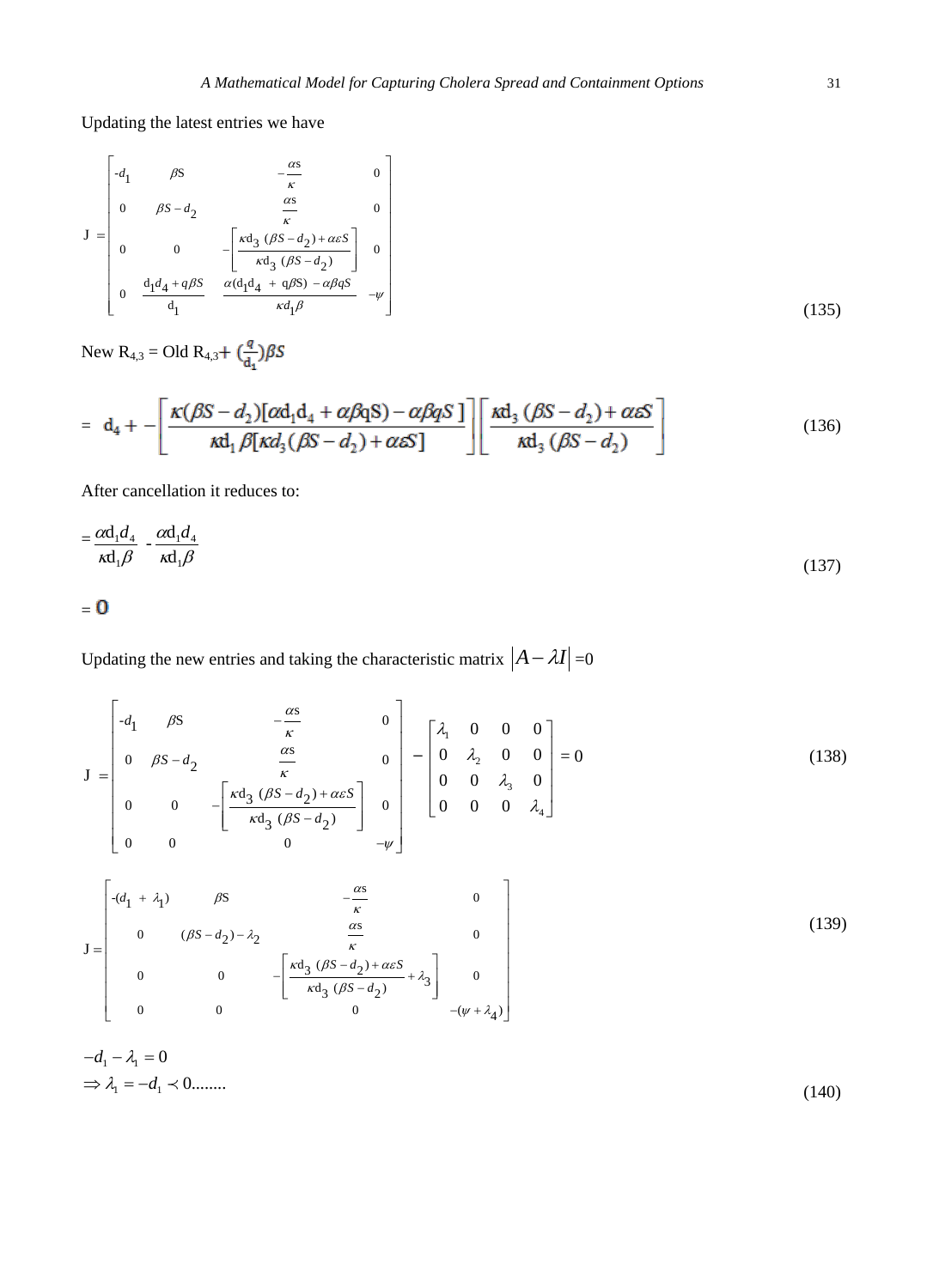$$
\begin{aligned} \beta S - d_2 - \lambda_2 &= 0 \\ \Rightarrow \lambda_2 &= \beta S - d_2 \neq 0 \end{aligned} \tag{141}
$$

$$
-\left[\frac{\kappa d_3 (\beta S - d_2) + \alpha \varepsilon S}{\kappa d_3 (\beta S - d_2)}\right] - \lambda_3 = 0 \Rightarrow
$$
  

$$
\lambda_3 = -\left[\frac{\kappa d_3 (\beta S - d_2) + \alpha \varepsilon S}{\kappa d_3 (\beta S - d_2)}\right] \prec 0 \dots \dots \tag{142}
$$

$$
-\psi - \lambda_4 = 0
$$
  
\n
$$
\Rightarrow \lambda_4 = -\psi \prec 0
$$
...(143)

From (141)

$$
\beta S - d_2 = \lambda_2 \neq 0
$$
  
\n
$$
\lambda_2 \prec 0
$$
  
\n
$$
\Rightarrow \text{iff } \beta S \prec d_2
$$
  
\n
$$
\frac{\beta S}{d_2} \prec \frac{d_2}{d_2}
$$
  
\n
$$
\frac{\beta S}{d_2} \prec 1
$$
\n(144)

Where  $R_0 < 1$  (145)

Hence since the Reproduction Number  $R_0$ < 1 Disease Free Equilibrium is locally stable.

# **7. Results**



Fig.1. Phase Portrait of the System (3.3) with Respect to Time without Applying Containment Parameters. S=60, I=25, B=20, R=15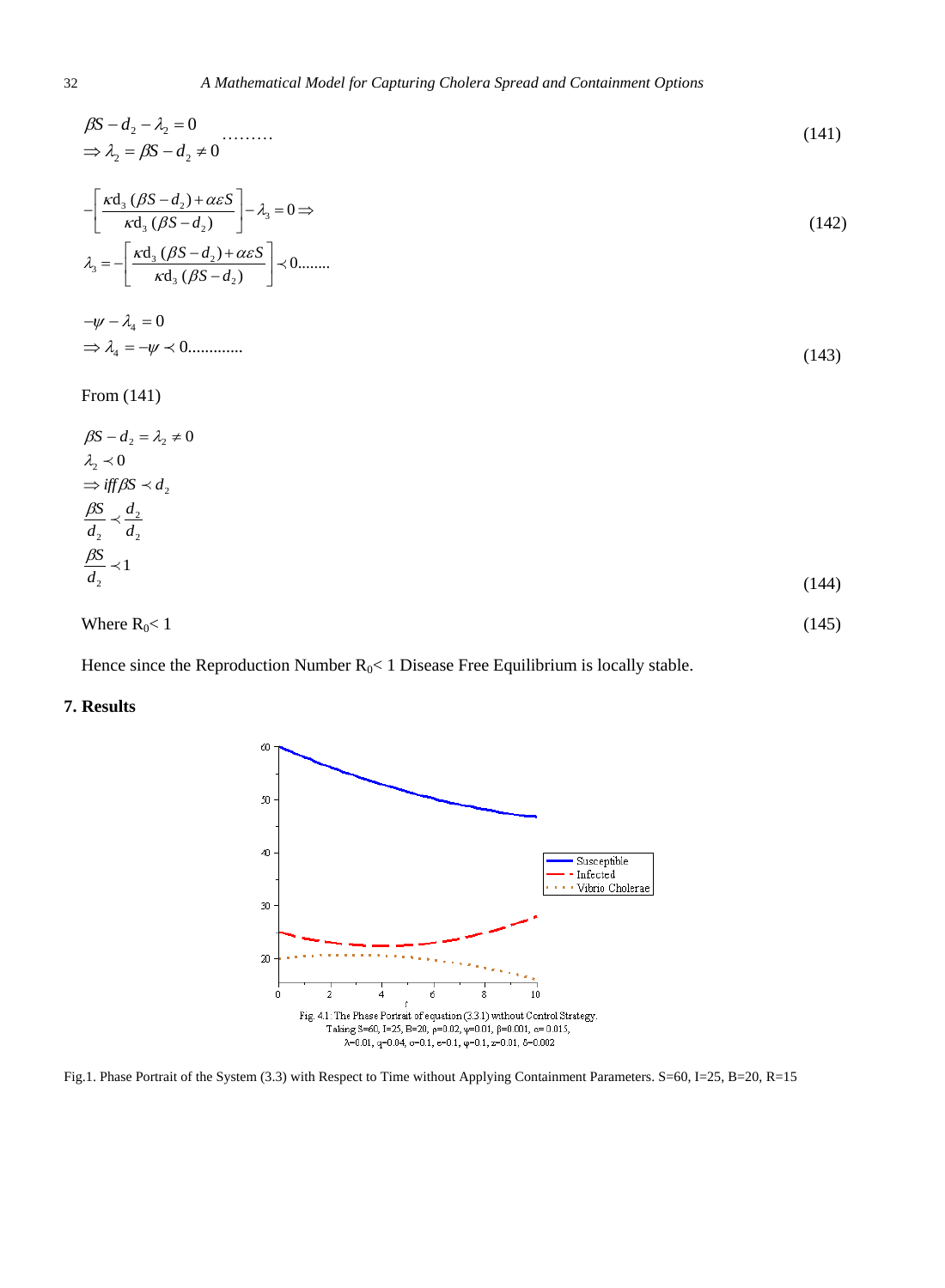| Time | S(t)        | I(t)        | B(t)       |
|------|-------------|-------------|------------|
| 0    | 60.00000000 | 25.00000000 | 20.0000000 |
|      | 57.98644418 | 23.72491183 | 20.1404500 |
|      | 56.12377670 | 22.05447300 | 20.6418000 |
| 3    | 54.41997580 | 21.55906425 | 20.6940500 |
| 4    | 52.85110680 | 20.38189200 | 20.6940500 |
|      | 51.85110980 | 18.94279563 | 20.2612500 |
| 6    | 50.01819903 | 17.82682570 | 19.7762000 |
|      | 49.07376458 | 16.74267900 | 19.1120500 |
| 8    | 48.11642720 | 15.69035680 | 18.2688000 |
| 9    | 47.30997818 | 14.66985783 | 17.2464500 |
| 10   | 46.65444175 | 13.68132500 | 16.0450000 |

Table 3. Showing the Population Dynamics When No Containment Parameter is used: For S=60, I=25 and B=20

Table 4. The Population Dynamics using Different Values of Vaccination Parameter Q, on the Susceptible.

| Time             | q(0)        | q(0.01)      | q(0.02)      | q(0.04)      |
|------------------|-------------|--------------|--------------|--------------|
| $\boldsymbol{0}$ | 60.00000000 | 60.000000000 | 60.000000000 | 60.000000000 |
|                  | 57.98644418 | 57.41093418  | 56.84042418  | 55.71840418  |
| 2                | 56.1237767  | 55.01973670  | 53.93969670  | 51.85160700  |
| 3                | 54.4199758  | 52.82790000  | 50.09781758  | 48.39961575  |
| 4                | 52.8511068  | 50.83494680  | 48.91478680  | 45.36242800  |
|                  | 51.8511098  | 49.04085438  | 46.9147868   | 42.74010438  |
| 6                | 50.01819903 | 47.4456303   | 44.92527300  | 40.53246300  |
|                  | 49.07376458 | 46.04927458  | 43.31878458  | 39.00104561  |
| 8                | 48.1164272  | 44.8517872   | 41.9711472   | 38.73968575  |
| 9                | 47.30997818 | 43.85316818  | 40.88235818  | 36.39854175  |
| 10               | 46.65444175 | 43.0534175   | 40.0524175   | 35.8504175   |



Fig.2. Graph of the Susceptible S(t) Against to Time for Different Values of Vaccination Parameter q.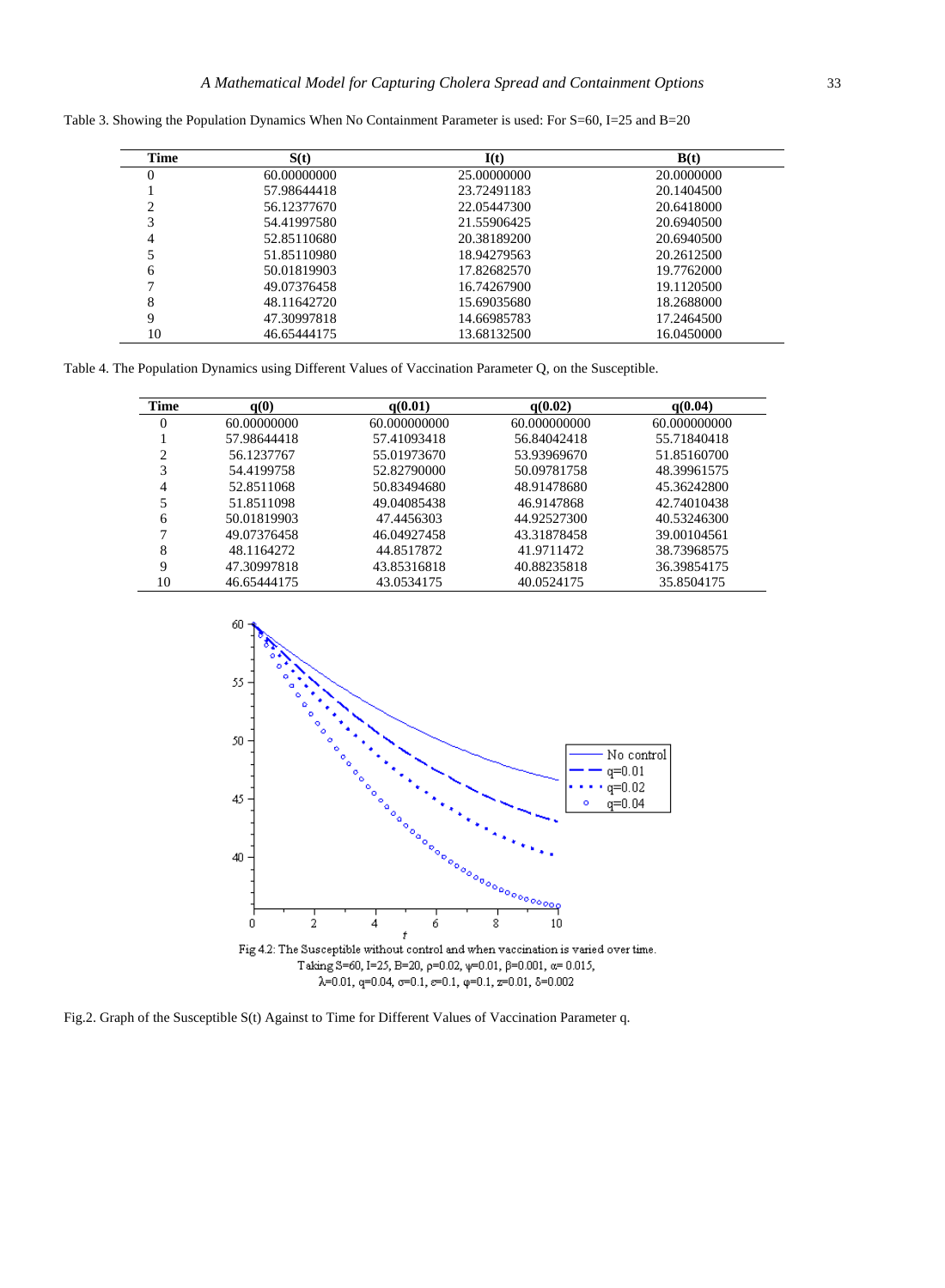| <b>Time</b>    | u(0.01)      | u(0.02)     | u(0.04)     |
|----------------|--------------|-------------|-------------|
| $\theta$       | 25.00000000  | 25,00000000 | 25.00000000 |
|                | 23.48050183  | 23.5708273  | 22.78811683 |
| $\overline{c}$ | 22.0040073   | 21.5708273  | 20.73446730 |
| 3              | 20.57051643  | 19.97086143 | 18.83905143 |
| 4              | 19.18002920  | 18.4473092  | 17.10186920 |
| 5              | 17.83254563  | 17.0017063  | 15.52292063 |
| 6              | 16.52806570  | 16.0614457  | 14.10220570 |
|                | 15.26658943  | 14.33513443 | 12.83972443 |
| 8              | 14.0481168   | 13.1172368  | 11.73547680 |
| 9              | 12.872264783 | 11.97575283 | 10.78946283 |
| 10             | 11.7401825   | 10.9106825  | 10.0016825  |

Table 5. The Population Dynamics using Different Values of Therapeutic Treatment Parameter U on the Infected.



Fig.3. Graph of the Infected, I (t) Against Time for Different Values of Therapeutic Treatment Parameter u.

Table 6 The Population Dynamics using Different Values of Water Sanitation Parameter Z.

| <b>Time</b> | Z        | z(0.01)  | z(0.02)   | z(0.04)     |
|-------------|----------|----------|-----------|-------------|
| $\theta$    | 20,00000 | 20.00000 | 20.000000 | 20.00000000 |
|             | 20.14045 | 20.38105 | 20.029450 | 19.65645000 |
| 2           | 20.6418  | 20.17055 | 19.917800 | 19.2258000  |
| 3           | 20.69405 | 19.90320 | 19.665050 | 18.7080500  |
| 4           | 20.69405 | 19.90320 | 18.736230 | 18.103200   |
|             | 20.26125 | 19.47375 | 18.736250 | 17.411250   |
| 6           | 19.77620 | 18.88220 | 18.060200 | 16.632200   |
|             | 19.11205 | 18.12825 | 17.243050 | 15.766050   |
| 8           | 18.26880 | 17.21280 | 16.284800 | 14.812800   |
| 9           | 17.24645 | 16.13495 | 15.185450 | 13.772450   |
| 10          | 16.04500 | 14.89500 | 13.945000 | 12.645000   |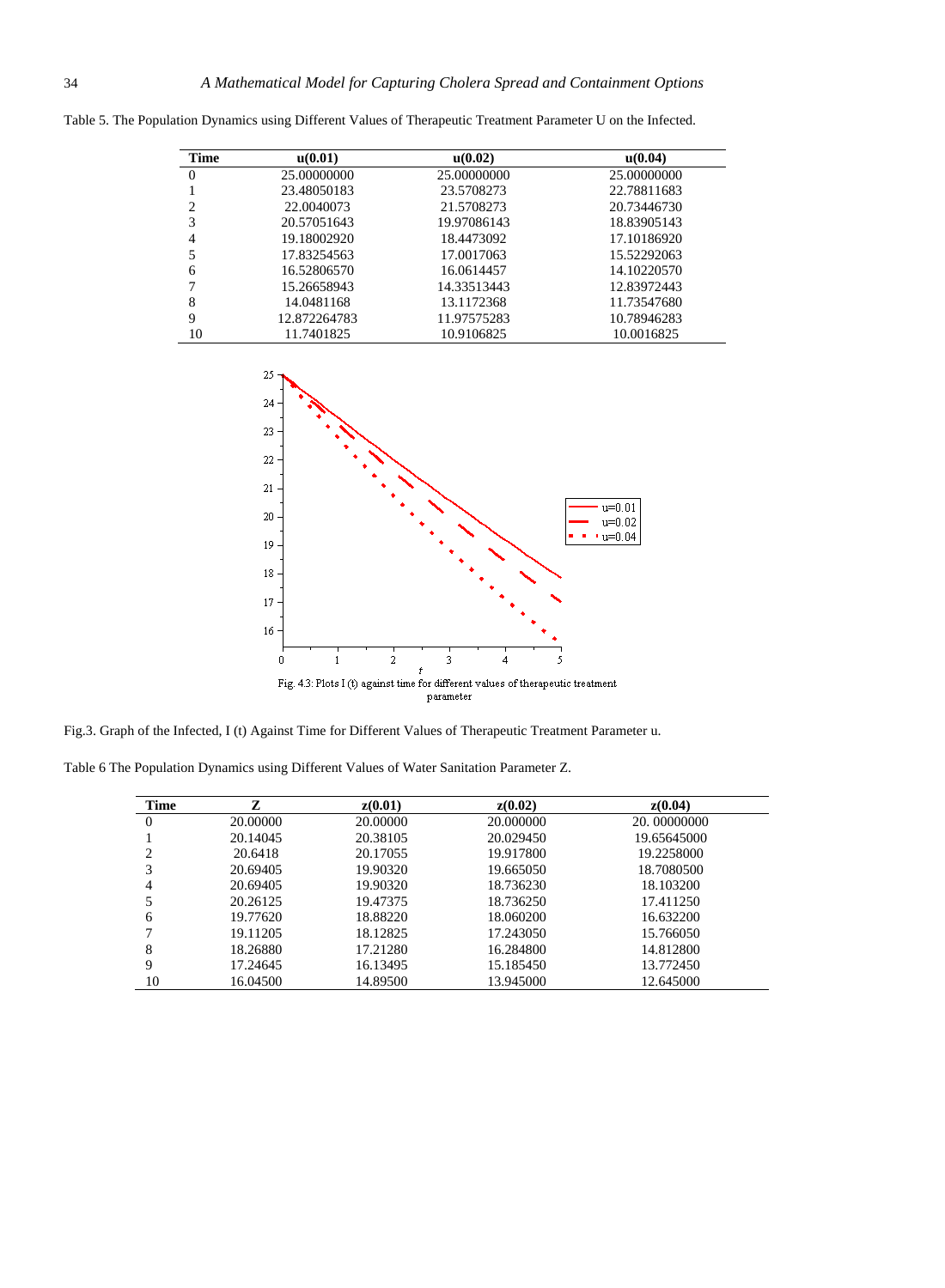

 $\label{eq:1} \textbf{Fig4.4: Plot of } \mathrm{B(t)} \text{ against time showing the death rate of the vibrios in water for different values of water treatment parameter.}$ 

Fig.4. Plot of B (t) Against to Time Showing Death Rate of the Vibrios in Water for Different Values Water Treatment.

Table 7. The Population of the Recovered using Different Values of Vaccination parameter q.

| Time           | q(0.01)   | q(0.02)   | q(0.04)   |
|----------------|-----------|-----------|-----------|
| 0              | 15.000000 | 15.000000 | 15.000000 |
|                | 17.857255 | 18.23481  | 19.57192  |
| $\overline{c}$ | 20.529020 | 21.63924  | 23.78768  |
| 3              | 23.015295 | 24.61329  | 27.64728  |
| 4              | 25.316080 | 27.35696  | 31.15072  |
| 5              | 27.431375 | 28.87025  | 34.29800  |
| 6              | 29.361180 | 32.15316  | 37.08912  |
| 7              | 31.105495 | 34.20569  | 39.52408  |
| 8              | 32.664320 | 36.02784  | 41.60288  |
| 9              | 34.037655 | 37.61961  | 43.32552  |
| 10             | 35.225500 | 38.98100  | 44.69200  |



Fig.5. Plot Showing Varied Recovery Rates using Vaccines From 1% to 4% showing that an Improved use of Vaccines on the Susceptible Increase the Level of Immunity of the People.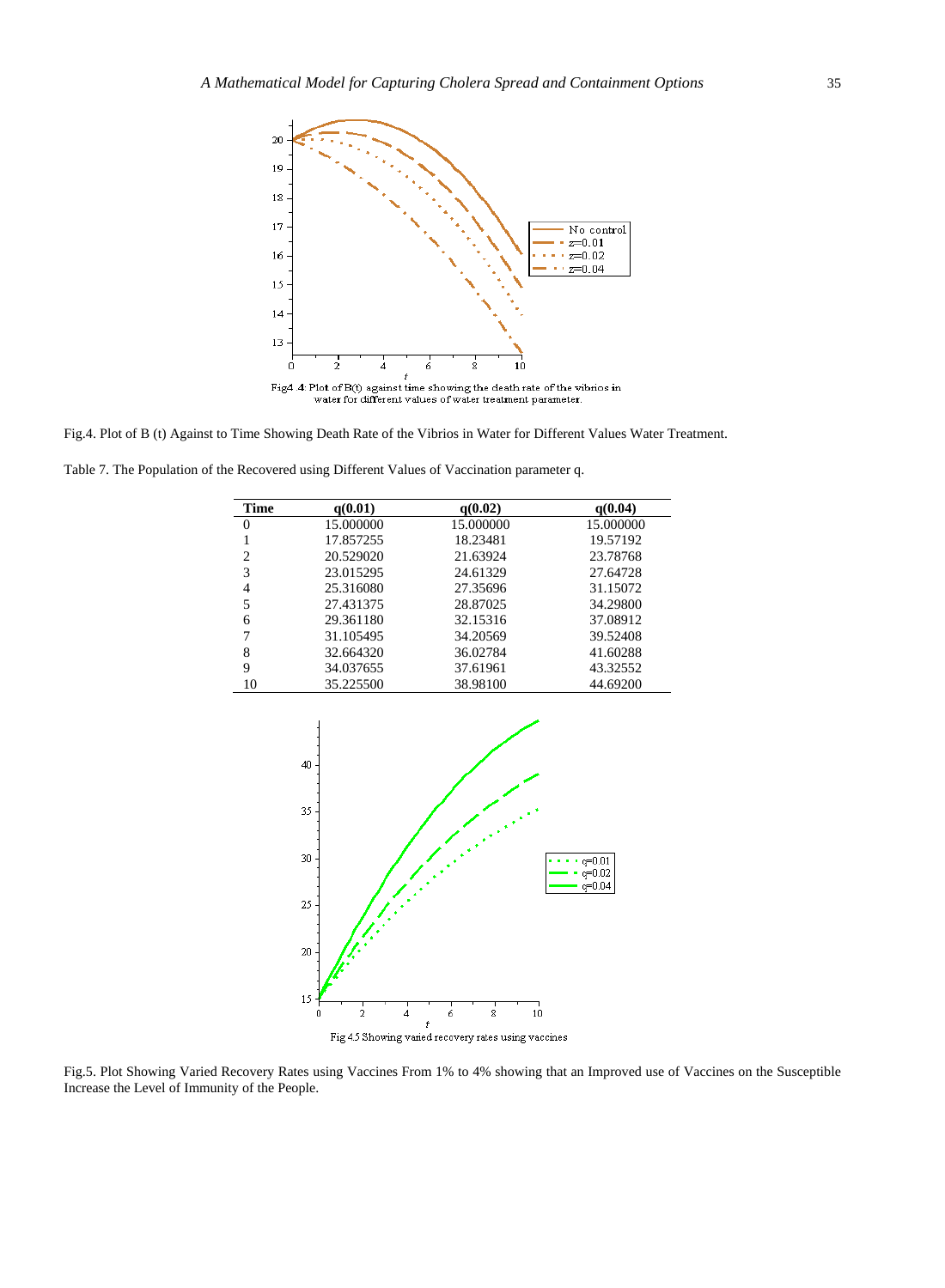| Time | u(0.01)    | u(0.02)    | u(0.04)    |
|------|------------|------------|------------|
| 0    | 15.0000000 | 15.0000000 | 15.0000000 |
|      | 17.253495  | 17.7282900 | 18.17288   |
| 2    | 19.313968  | 20.213160  | 20.99152   |
| 3    | 21.181455  | 22.45261   | 23.45592   |
| 4    | 22.85592   | 24.45261   | 25.56608   |
| 5    | 24.337375  | 26.20725   | 27.32200   |
| 6    | 25.625830  | 27.71844   | 28.72368   |
|      | 26.721255  | 28.98210   | 29.77112   |
| 8    | 27.623680  | 30.01056   | 30.46432   |
| 9    | 28.334095  | 30.79149   | 30.80328   |
| 10   | 28.849500  | 31.3290    | 31.7882    |

Table 8. The Population of the Recovered using Different Values of Therapeutic Parameter u.



Fig.6. Plot of Varied Recovery Rates using Therapy from 1% to 4% Showing an Improved use of Therapy on the Infected Leads to Higher

Table 9. Showing a Healthy Population Dynamics When All the 3 Interventions Have Been Used

Recovery. For S= 60, I=25, B=20, R=15

| Time             | S(t)        | I(t)         | B(t)         | R(t)         |
|------------------|-------------|--------------|--------------|--------------|
| $\boldsymbol{0}$ | 60.00000000 | 25.000000000 | 20.00000000  | 15.00000000  |
|                  | 56.84042193 | 22.788116830 | 19.656450000 | 19.571920000 |
| 2                | 53.93968770 | 20.734467300 | 19.225800000 | 23.787680000 |
| 3                | 51.29779733 | 18.839051430 | 18.708050000 | 27.787680000 |
| 4                | 48.91475080 | 17.101860514 | 18.103200000 | 31.150720000 |
| 5                | 46.79054813 | 15.522920630 | 17.411250000 | 34.298000000 |
| 6                | 44.92518930 | 14.102205700 | 16.632200000 | 37.089120000 |
| 7                | 43.31867433 | 12.839722443 | 15.766050000 | 39.524080000 |
| 8                | 41.97100320 | 11.735476800 | 14.812800000 | 41.602880000 |
| 9                | 40.88217593 | 10.789462830 | 13.772450000 | 43.325520000 |
| 10               | 40.05219250 | 10.001682500 | 12.645000000 | 44.692000000 |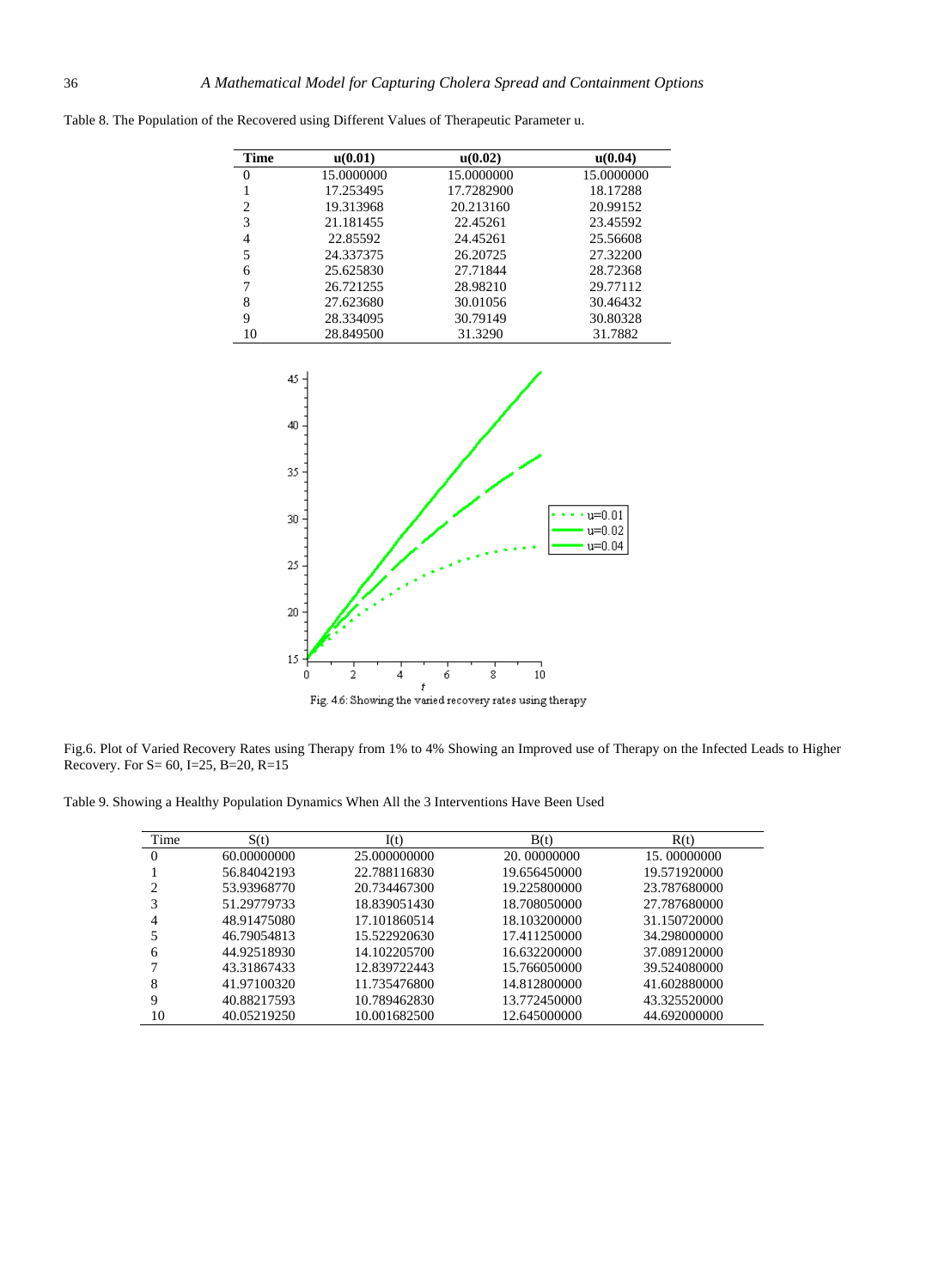

Fig.7. An Immune Human Population after Applying All the Containment Parameters.

#### **8. Discussion of Results**

Figure 4.1 shows the combined system of the Susceptible S(t), the Infected I(t), the Vibrio Cholerae in water and B(t), showing that the susceptible will decrease due as a result vulnerability to the cholera epidemics by contaminated water, interaction of the susceptible people without taking health precaution such as personal hygiene and water sanitation as they relate with the infected. The Infected decreased to a certain point because of the natural death rate of the of the infected and death due to the disease and increased because more people from the susceptible class for instance, those who had taken a certain level of the vibrios in their system  $(10<sup>6</sup>)$ cells of v.cholerae) from contaminated sources are getting infected and those who through relationship with the infected without taken adequate health precautions are getting infected.

Figure 4.2 displays the susceptible population, with improved use of vaccination.

Figure 4.3 displays the infected population dynamics with improved use of therapy

Figure 4.4 displays the dynamics of the vibrios in water with improved water leading to more death of the vibrios. This means that availability of portable water increases the immunity of people to the prevalent epidemic.

Figure 4.5 displays the recovery rates ranging vaccination from  $1\% - 4\%$  showing that with increase use of vaccination on the susceptible class more people will become more immune to the disease.

Figure 4.6 displays the recovery rates using varied level of therapeutic treatment on the infected from 1% to 4% revealing showing that with improved therapy more people leave the infected class to the recovered class.

Figure 4.7 shows a wholesome system with dynamics of the population over time showing decreased level of susceptibility, infectivity, decreased population of the vibrios due to water sanitation and increased number of immune people in the recovered class which connotes a more healthy population.

## **9. Conclusion**

The use of Homotopy Perturbation helped us to derive the approximate solution of each of the four (4) compartments considered in this work, which resulted in a quadratic equation which was varied with respect to time on a computer symbolic package, Maple and the results were presented graphically and shown with tables. The approximate solution derived was used to present the model graphically to enhance better understanding of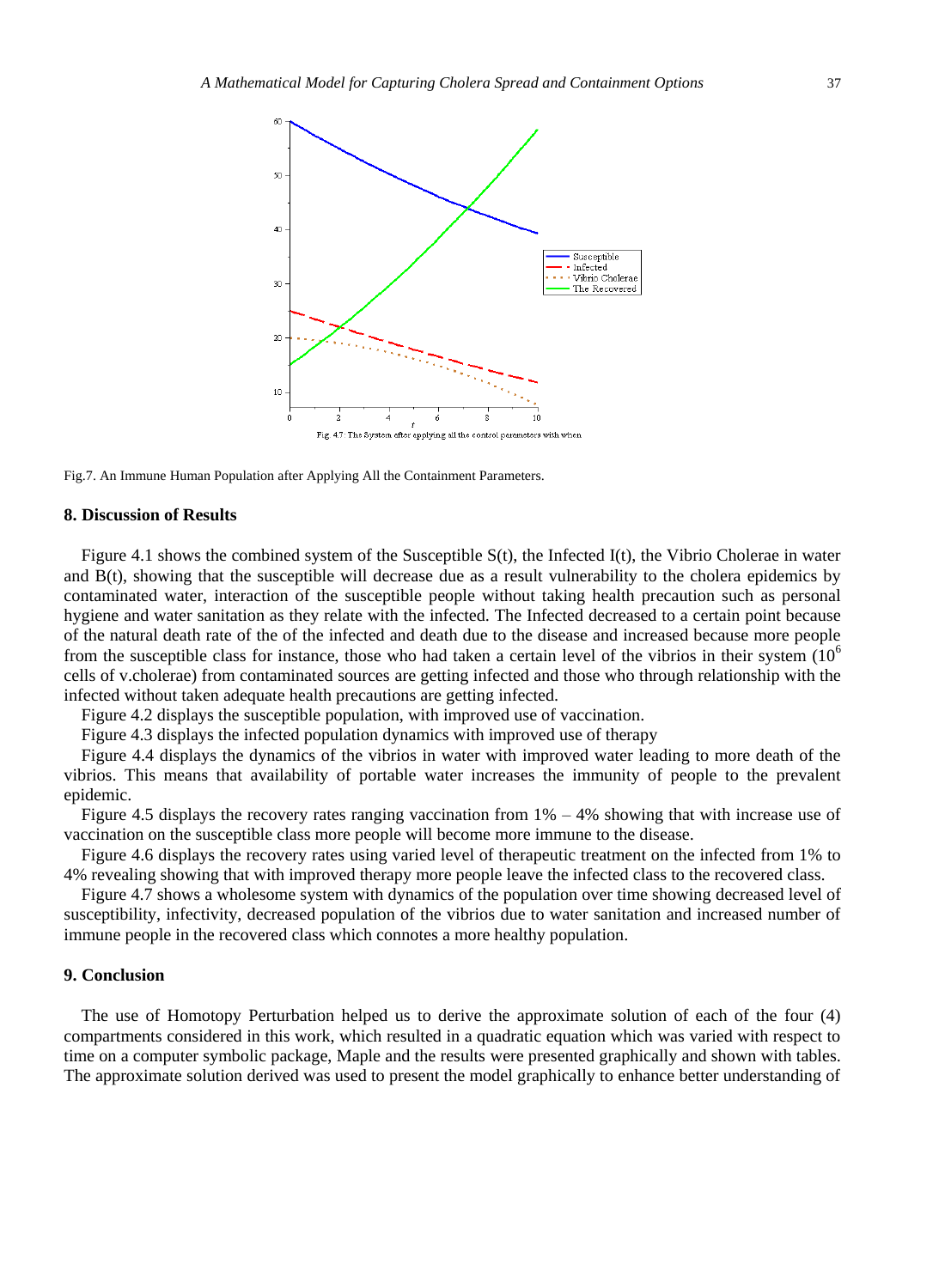the dynamics of the interaction between the four classes. It is obvious from our result that the use of containment options control to cholera epidemics works better in saving more lives.

#### **10. Recommendation**

Cholera is known to the third cause of death from infectious disease worldwide after HIV/AIDS and respiration infection. So we therefore recommend that this work can be improved upon by researchers in the field of mathematics in order to test and validate its effectiveness on other diseases.

#### **References**

- [1] Akinwande, N. I., Abubakar, S. (2013). "Approximate Solution of SIR Infectious Disease Model using Homotopy Perturbation Method" (HPM). *Pacific Journal Science and Technology* 14(2): 163 – 169.
- [2] Akinwande, N.I. (2006). "On the Application of Differential Equations in the Mathematical Modelling of Population Dynamics". 2<sup>nd</sup> School Science and Science Education Conference, Federal University of *Techology: Minna, Nigeria.*
- [3] Benyah, F. *Epidemiological Modelling and Analysis*, Paper presented at 13th Edward A Bouchet/Abdus Salam workshop, University of Ghana, Legon, Accra, 9-13 July, 2007.
- [4] Biazar, J. H. Aminikhah. (2009). "Study of Convergence of Homotopy Perturbation Method for systems of Partial Differential Equations". *Computer and Maths with Applications*. 58:2221-2230.
- [5] Capaso, V., S.L. Pavari-Fontana. A Mathematical Model for the 1973 Cholera Epidemic in the European Mediterranean region*. Rev Epidém Santé Pub*, 27:121 – 132, 1979.
- [6] Codeco, C.T. (2001). Epidemic and Endemic Cholera: the role of the Aquatic Reservoir*. BMC Infections Disease* 1(1). Available from<http://www.biomedcentral.com/1471-2334/1/1>
- [7] Fraser, C., Riley S. Anderson R. M. and Ferguson N. M**.** (2004).Factors that make an Infectious Disease Outbreak Controllable.*Proceedings of the National Academy of Sciences of the USA*.
- [8] Jin Wang and Chairat Modnak: *Modeling Cholera dynamics with controls Canadian Applied Mathematics* Quarterly Volume 19, Number 3, Fall 2011.
- [9] Jiya, M. (2010). "Application of Homotopy Perturbation Method (HPM) for the solution of some Non-Linear Differential Equations."*Pacific Journal Science and Technology 11(2).*
- [10] Mukandavire, Z, S. Liao, J. Wang, H.Gaff, D.L. Smith , J.G. Morris. Estimating the reproductive numbers for the 2008–2009 cholera outbreaks in Zimbabwe, PNAS Early edition, 2010.
- [11] Ochoche Jeffrey M. A*: Mathematical Model for the Transmission Dynamics of Cholera with Control Strategy*, Department of Mathematics/Statistics/Computer Science, Federal University of Agriculture, Makurdi published in International Journal of Science and Technology (IJST) – Volume 2 No. 11, November, 2013 (798 – 802).
- [12] P.T. Tian, S. Liao, J. Wang. Dynamical analysis and control strategies in modeling cholera.*A monograph, 2010.*
- [13] WHO Weekly Epidemiological Reports from  $2000 2013$ .
- [14] R.T. Ashleigh, J. Tien, M. Eisenberg, J.D. David, M. Junling, N.F. David, Cholera Epidemic in Haiti, 2010: Using a Transmission Model to Explain Spatial Spread of Disease and Identify Optimal Control Interventions**,** *Annals of internal medicine*. 154:593-601, 2011.
- [15] Yibeltal Negussie Bayleyegn (2009): *Mathematical Analysis of a Model of Cholera Transmission Dynamics.* African Institute for Mathematical Sciences (AIMS), South Africa.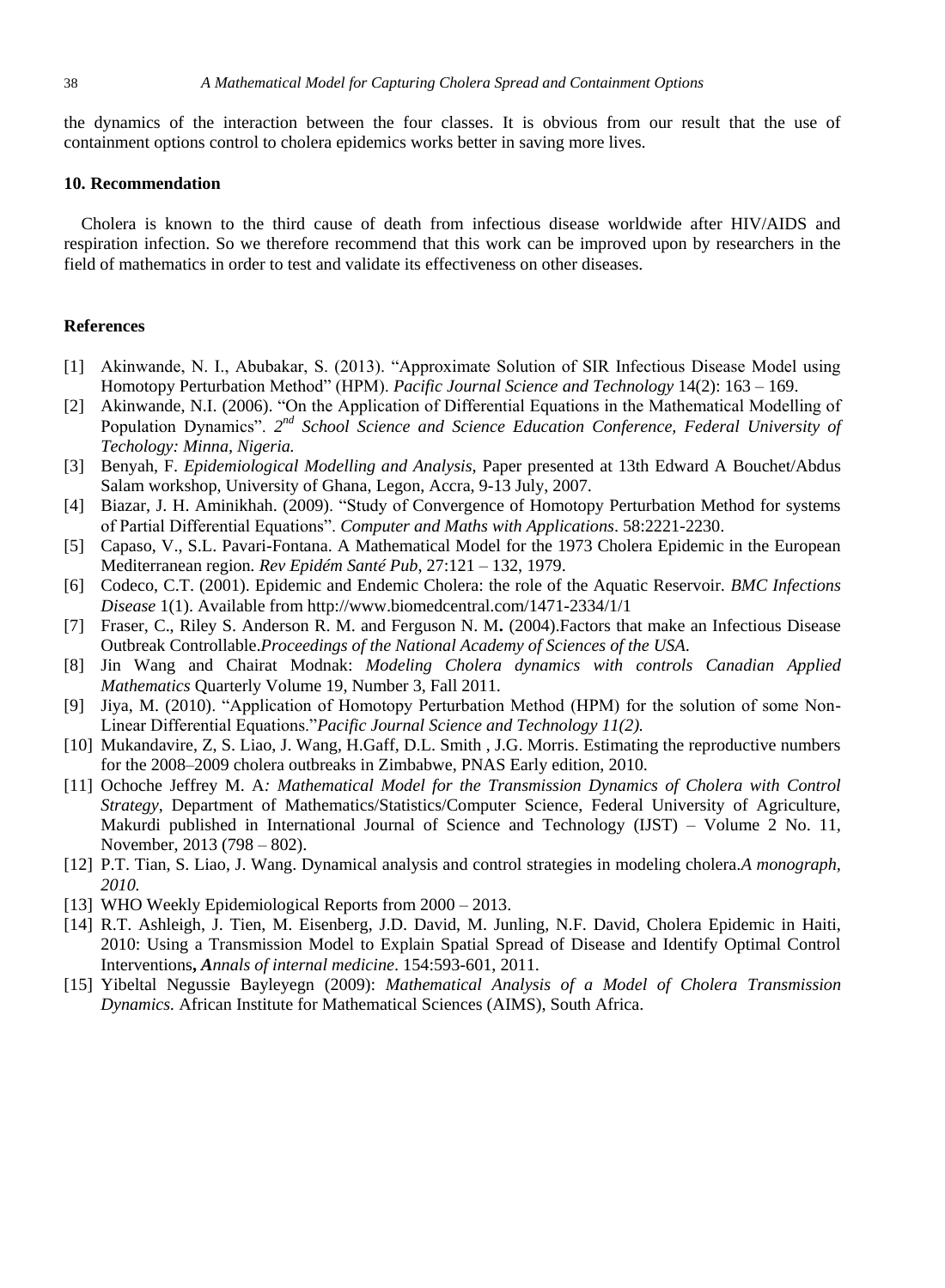# **Authors' Profiles**



**Adeyinka Adesuyi Falaye** is currently a lecturer at the School of Information and Communication Technology, Department of Computer Science, Federal University of Technoloy Minna,Nigeria. Prior to this in 2007 through 2016, he was a Lecturer at Department of Mathematics and Statistics in the same University. He received his MS, and BTECH in Computer Science from University of Lagos (Nigeria) and Mathematics with Computer Science from Federal University of Technology, Minna (Nigeria) respectively. His research is mainly focused on Cyber security within Critical National Infrastructure,

System Modelling & Simulation, Risk Management, Complex and Policy Analysis and Epidemiology.



**Eno E. E. Akarawak** is a lecturer at University of Lagos, Lagos, Nigeria. She holds a Doctor of Philosophy (PhD) in Statistics. Her research areas of Interests are in Probability, Biostatistics and Linear Modelling.



**Abosede Temilade Cole** is a Senior Lecturer at the Mathematics department of Federal University of Technology Minna, Nigeria. She holds Doctor of Philosophy (PhD) in Applied Mathematics. Her research interests are in Numerical Analysis and Calculus of Variation.



**Patience O. Evans** is a Lecturer at the Mathematics department, of Federal Polytechnic Bida, Niger State, Nigeria. Her research area interests are Computational Methods in Optimization and Mathematical Modelling.

**Oluyori David Adeyemi** was a student at Federal University of Technology Minna .His research area of interest include mathematical modelling